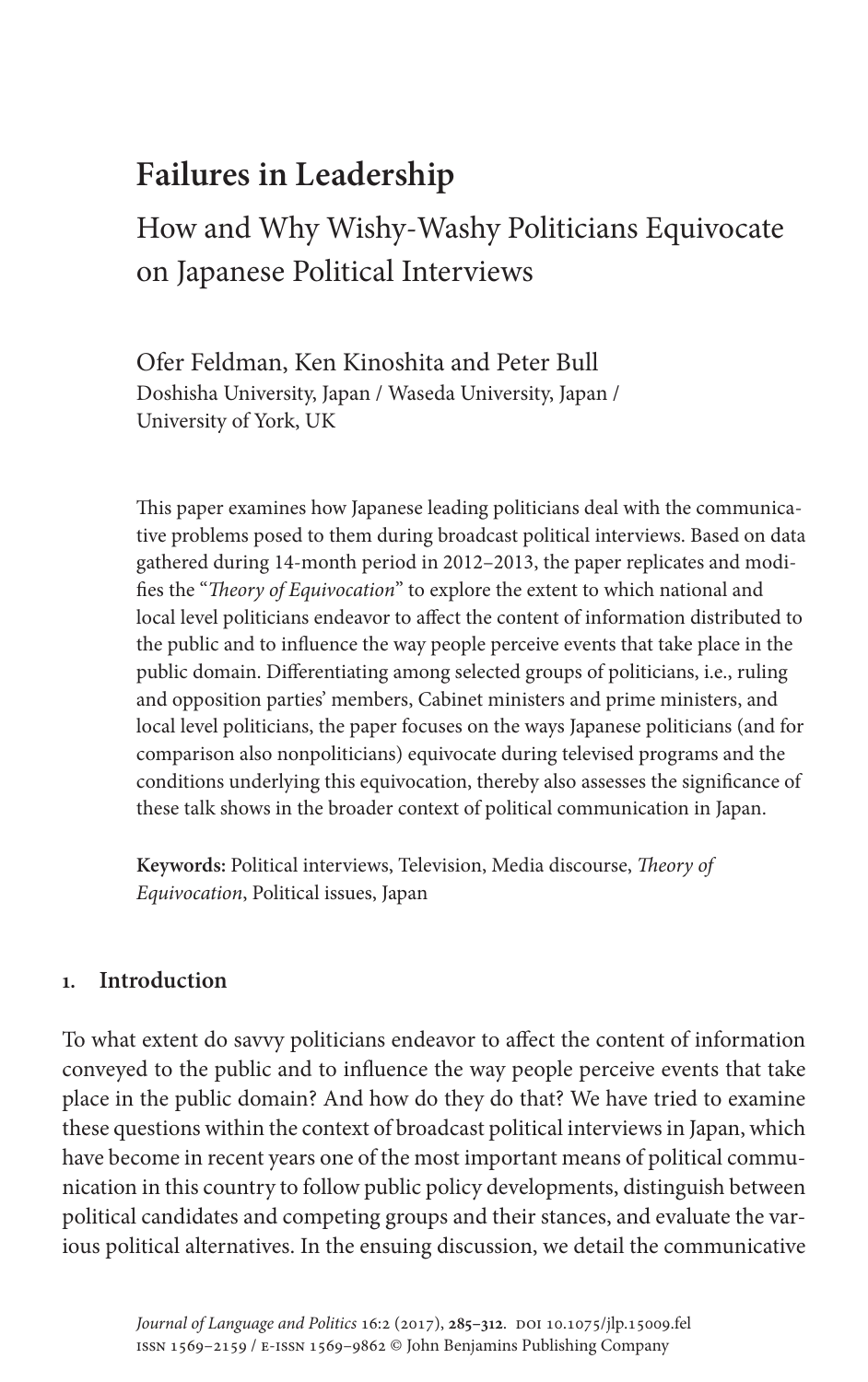patterns and responsiveness of high-echelon members of the Japanese National Parliament (Diet) as well as local level political leaders throughout televised talk shows along a 14-month period, and compare them with those of nonpoliticians.

#### **1.1** The Theory of Equivocation

In their *Theory of Equivocation,* Bavelas and her colleagues (Bavelas et al. 1990) noted politicians' vagueness, evasiveness, or equivocation as they hedge from providing direct answers to questions they are asked. Yet, they proposed, it is the interview situation, rather than politicians' devious, slippery per[sonalitie](#page-26-0)s, that [crea](#page-26-0)te strong pressures towards equivocation. Bavelas and her colleagues regard [equivocation as a](#page-26-0) form of indirect communication, ambiguous, contradictory, and tangential, which may also be incongruent, obscure or even evasive (Bavelas et al. 1990, 28).

Bavelas et al. (1990) theorized that individuals typically equivocate when they are placed in an "*avoidance-avoidance conflict*" (or *communicative conflict)*, whereby all possible responses to a question have potentially negative consequences for the respondent, but nevertheless a response is still expected by interlocutors and audience. Such conflicts are especially prevalent in interviews with politicians because of the nature of the interview situation. Thus, interviewers may have an [interest in c](#page-26-0)ontroversial, sensitive and divisive issues, and thereby put pressure on politicians to choose among undesirable alternatives, in which all potential responses may damage the image of the politicians or alienate part of the electorate (Bavelas et al. 1990, 246–49). Bavelas et al.'s fundamental proposal is that equivocation does not occur without a situational precedent. In other words, although [it is indiv](#page-26-1)iduals who equivocate, such responses must always be understood in the situational context in which they occur, known as the *Situational Theory of Communicative Conflict* (STCC). In relations to blame and scandal, for example, Hansson (2015) has detailed how government officeholders under conflictual situations may use discursive strategies of blame avoidance, such as emphasizing fa[vorable and de-em](#page-26-0)phasizing unfavorable information about the self, emphasizing negative aspects about others (e.g., scapegoating, launching counter-attacks), and diverting attention or burying information, to achieve optimal self-presentation.

Bavelas et al. (1990) further proposed that equivocation can be conceptualized in terms of four dimensions, namely, *sender, receiver, content,* and *context*. Thus, the sender dimension refers to the extent to which the response is the speaker's own opinion; a statement is considered more equivocal if the speaker fails to acknowledge it as his or her own opinion, or attributes it to another person. Receiver refers to the extent to which the message is addressed to the other person in the situation, the less so the more equivocal the message. Content refers to comprehensibility, an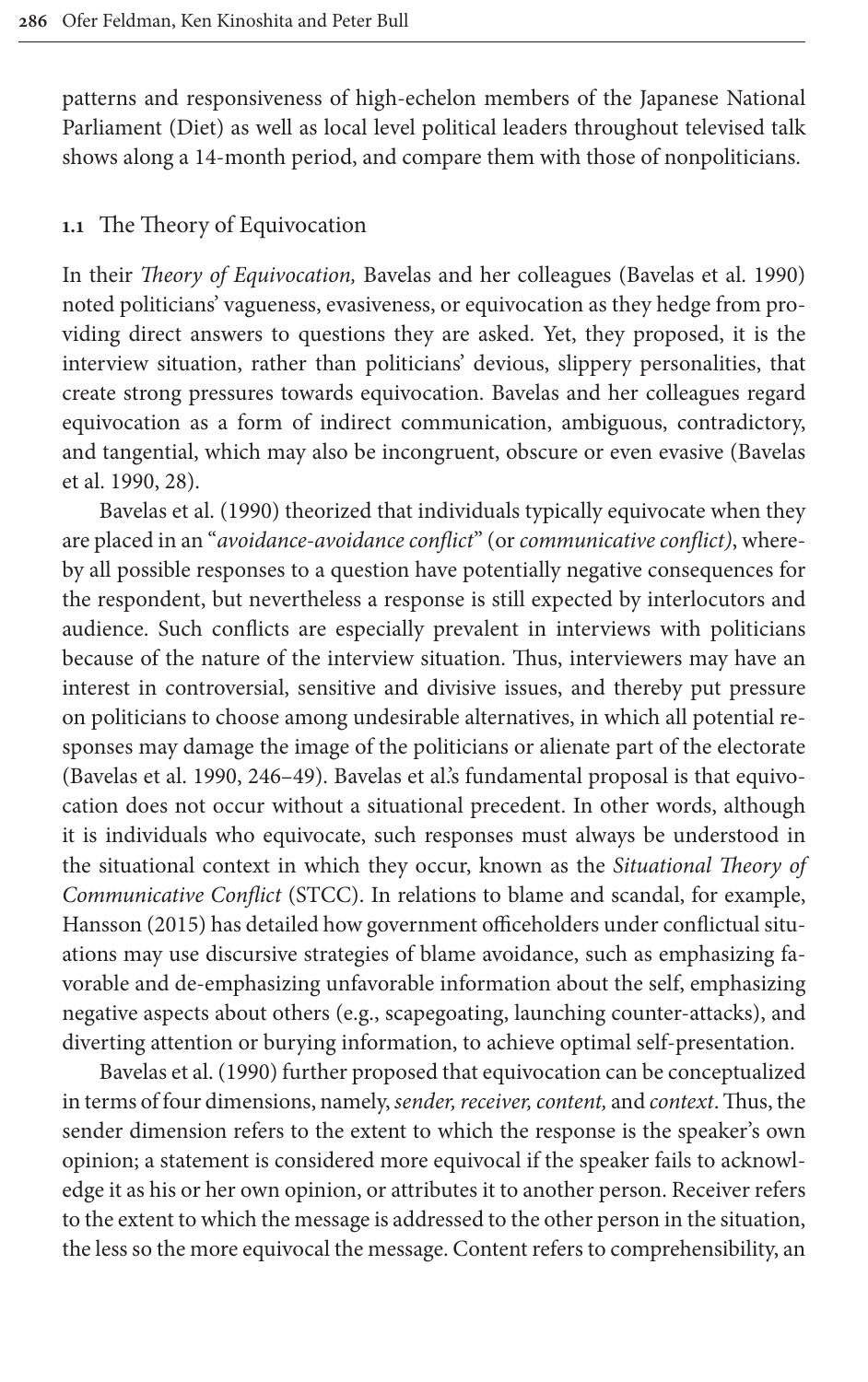unclear statement being considered more equivocal. Context refers to the extent to which the response is a direct answer to the question; the less the relevance, the more equivocal the message.

This paper utilizes this framework of equivocation theory to analyze televised interviews with Japanese politicians and detail their attitudes toward responding to a wide range of questions posed to them during interviews. Differentiating among selected groups of politicians, i.e., ruling and opposition parties' members, Cabinet ministers, prime ministers, and local level politicians, the main focus of this paper is on whether and to what extent Japanese politicians equivocate during televised programs. By comparing the attitudes of the above-mentioned politicians with nonpoliticians interviewed in the same programs, this study aims also to detail the specific circumstances under which politicians tend to equivocate most often in these talk shows in Japan.

# **2. Method**

#### **2.1** The interviews

The study detailed here is based on 194 live interviews (1[45](#page-2-0) with politicians, 49 with nonpoliticians) broadcast over a period of 14 months (May 2012 – June 2013) on three nationally-broadcast television programs: *Puraimu Nyūsu*1 (Prime News; 147 interviews), *Shin Hōdō 2001*(New Broadcast 2001; 25 interviews), and *Gekiron Kurosufaya* (*Gekiron* Crossfire; 22 interviews). Questions were mainly posed by prominent journalists, who also functioned as moderators of the wider discussion. Scholars or experts in areas such as public policy or economics (referred to as *komenteitā* or "commentators") often participated in the interviews and contributed their own questions. Interviews were not sc[r](#page-2-1)ipted, but interviewees had a general idea of what they were going to be asked.

<span id="page-2-0"></span>The sample of 194 interviews consisted of 133 interviews with national politicians from all the political parties represented in the Diet.<sup>2</sup> For comparison purposes, there were 12 interviews with local politicians (e.g., governors of *Tōkyō* and

<span id="page-2-1"></span>**<sup>1.</sup>** In Japanese vowels can either be short or long; a diacritical mark, e.g. ō, ū, ē, or ā over the vowel indicates that it is a long vowel.

**<sup>2.</sup>** The sample consisted of Liberal Democratic Party (LDP), 61 members; the Democratic Party of Japan (DPJ), 38; Japan Restoration Party, 7; the *Kōmei* Party, 6; Your Party, 6; People's Life Party, 3; Japanese Communist Party, 3; the Social Dem[ocratic Party, 2; the P](#page-26-2)eople's New Party, 1; the New Renaissance Party, 1; the Sunrise Party of Japan, 1; Tax Cuts Japan, Anti-TPP, Nuclear Phaseout Realization Party, 1; New Party Daichi – True Democrats, 1; Green Wind, 1; and one unaffiliated politician. On the selection of these interviews see Feldman et. al. 2015.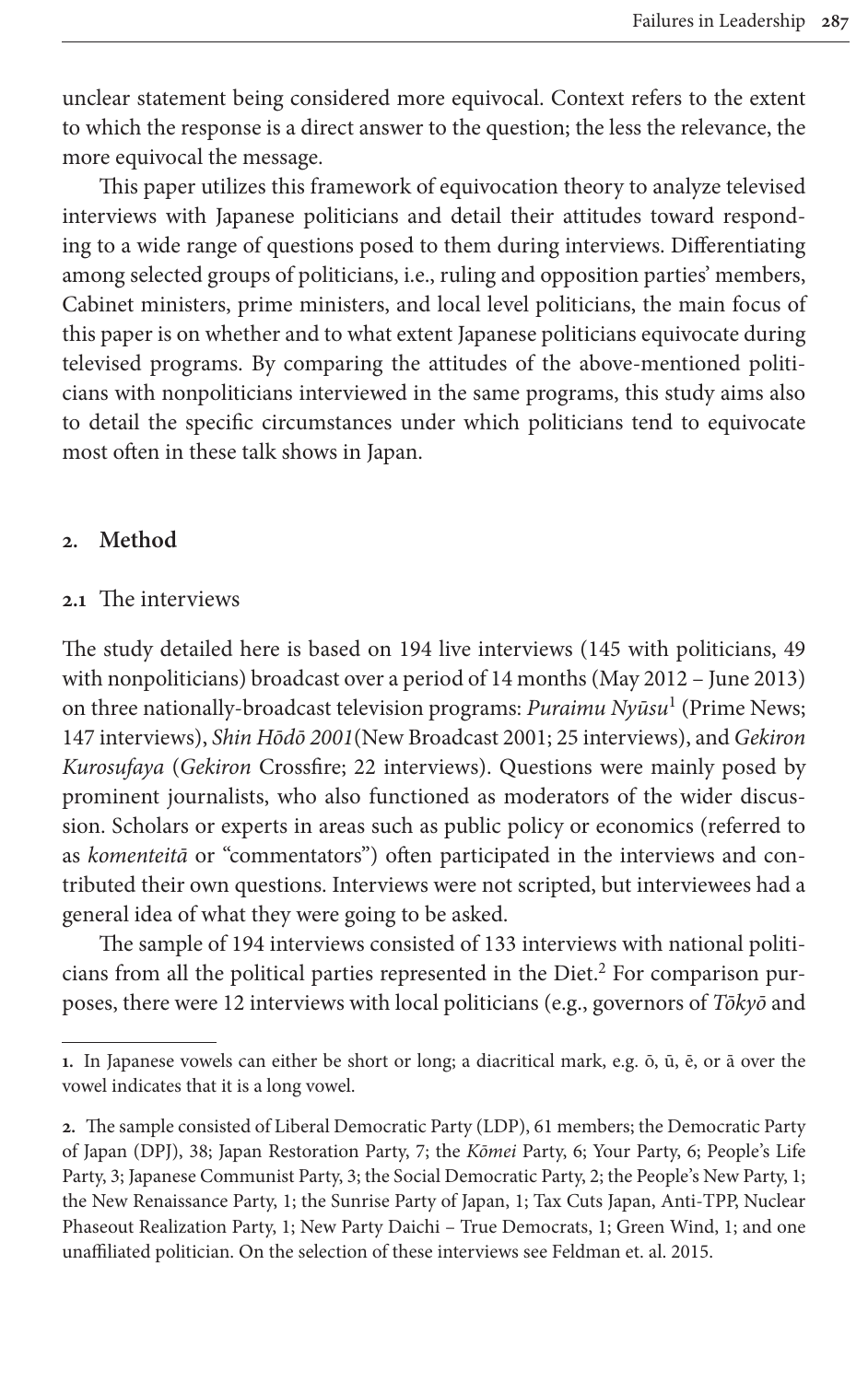*Ōsaka*), and 49 with nonpoliticians (e.g., subject-matter experts and retired politicians). Interviews took place either in small groups or one-[on](#page-3-0)-one, with preference for selecting the latter wherever possible, in order to focus primarily on questionresponse sequences between interviewer and interviewee. Only questions asked by the moderators or "commentators" were included in this study.<sup>3</sup>

The mean duration of the interviews was 24 minutes, 36 seconds, with a mean of 26.2 questions per interview. In total, 5,084 questions were analyzed based on the criteria detailed below.

# **2.2** Procedure

Interviews from the three programs were recor[ded using a DV](#page-26-3)D recorder. A verbatim transcript was made of each selected interview. Based on a methodology used by the first author in previous research in Japan (Feldman 2004, 80–88), criteria for identifying questions and responses were determined. Two coding sheets were devised for analyzing the structure and verbal content of the interviews: the first for interviewer questions, the second for interviewee responses.

### *Questions*

"Questions" were regarded as utterances made by interviewers in order to request information from interviewees. Following Jucker (1986), questions were divided into two main groups: prefaced and nonprefaced. Prefaced questions are preceded by a main clause, such as "What do you think?" "What do you feel?" "Are you saying…?" "Are you suggesting…?" "Will you explain…?" "Could you say what…?" or "Can I ask you…?", while the main propositional content of the question appears in indirect form in a subordinate clause. In nonprefaced questions, there is no such preceding main clause. Nonprefaced questions can be further subdivided according to whether or not they take inte[rrogative syn](#page-26-4)tax. There are three principal question forms that take interrogative syntax: (1) polar questions are those "which seek a 'yes' or 'no' response in relation to the validity of (normally) an entire predication" (Quirk et al. 1972, 52, cited in Jucker 1986, 109); (2) interrogative-word questions are those that start with the words what, why, who, when, where, or how; and, (3) disjunctive questions are those that pose a choice between

<span id="page-3-0"></span>**<sup>3.</sup>** Interviews were broadcast both before and after the general election of 16 December, 2012 for the Lower House of the National Diet. Since September 2009, majority of seats in this House had been held by the DPJ and its coalition partner, the People's New Party. However, the election resulted in a disastrous defeat for the DPJ and an overwhelming victory for the LDP and its partner the *Kōmei* Party; they won a majority in the House, and consequently established a new coalition administration.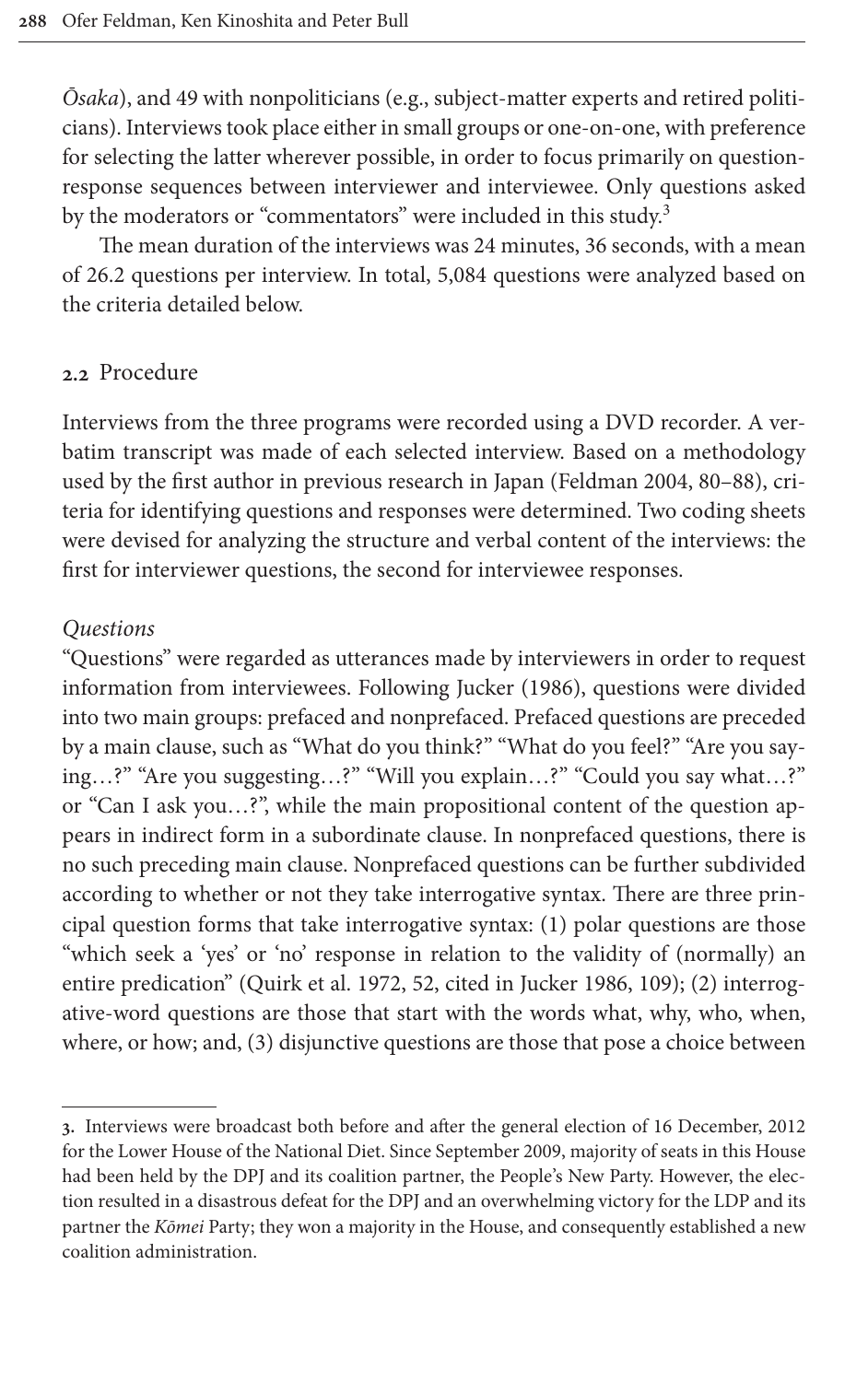two or more alternatives. Non-interrogative syntax questions include declaratives, imperatives, or moodless questions (i.e., those that lack a finite verb).

The total number of questions analyzed was 5,084. Of them, 2,938 (57.8%) were prefaced questions and 2,146 (42.2%) were nonprefaced questions, subdivided further into polar (yes-no) questions (1,646 or 32.4% of all the questions), interrogative-word questions (264, 5.2%), disjunctive questions (183, 3.6%), and noninterrogative syntax questions (50, 1%). The questions were distributed across the television programs as follows: *Puraimu Nyūsu* 3,868 (76.1%); *Shin Hōdō 2001* 957 (18.8%); *Gekiron Kurosufaya* 259 (5.1%). The high proportion drawn from the first program reflects the fact that it is broadcast five days a week for almost two hours.

#### *Responses*

The second coding sheet comprised several questions intended to analyze interviewee responses. Four were based on the four Bavelas et al. (1990) dimensions of sender, receiver, content, and context. However, whereas in the Bavelas et al. procedure raters are asked to mark on a straight line the degree of equivocation for each dimension, in this study each [dimension was assesse](#page-26-0)d on a six-point Likerttype scale (a "neutral" option was not included in order to force the raters of these interviews to make a selection on the relative degree of equivocation).

Further modifications were made to Bavelas et al.'s (1990) four dimensions and to the subsequent sub-questions as follows:

#### 1. *Sender*

– Assessed by the question:

"To what extent is the response the speaker's own opinion (intention, observation, ideas)?" The scale consisted of six options, ranging from (1) "It is obviously his/ her personal opinion/ideas, not someone else's," to (6) "It is obviously someone else's opinion/ideas."

If the answer was not (1), then the raters responded to another question (multiple answers allowed):

"Whose opinion does the speaker seem to express?"

The raters indicated whom they thought was the opinion expressed by selecting from the following list: (1) Political parties; (2) The general public/public opinion; (3) The government (the administration); (4) Mass media; (5) Economic and industrial circles (public and private sectors) and the third sections (organizations that are not for-profit and non-governmental); (6) Refer to facts/historical flow of events/common sense.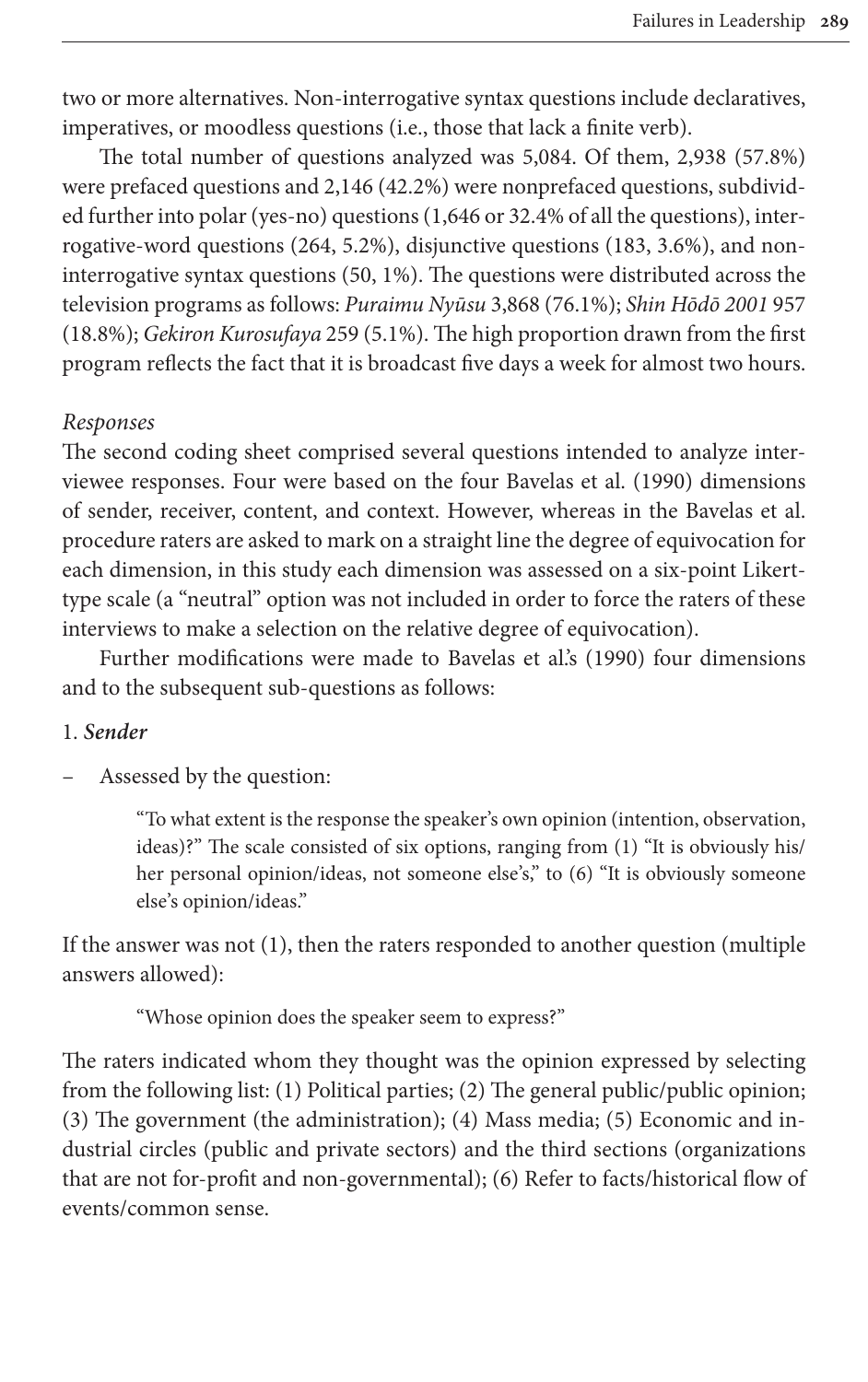Consider the following exchange between Sorimachi Osamu and Kasai Akira,4 of the Japan Communist Party:

|        | Sorimachi: From the perspective of Japan Communist Party, is the size of the |
|--------|------------------------------------------------------------------------------|
|        | Japan Coast Guard today small?                                               |
| Kasai: | It is said that they do what is needed as a necessary police activity        |
|        | (Puraimu Nyūsu, November 22, 2012).                                          |

Here Kasai does not express his own opinion: his words "*It is said*" is about as equivocal on the *sender* dimension as one can get! "It" might be the way things are perceived either in his party or the Japan Coast Guard, or anyone else, in either case this is not his own personal view. In this specific example the reply was coded as reflecting the opinion within the respondent's political party.

### 2. *Receiver*

– Assessed [by the question:](#page-26-0)

"To what extent is the message addressed to the other person in the situation?"

Because the original Bavelas et al. (1990) scales were devised for the analysis of dyadic conversations, the intended receiver is always clear. However, when the scale is extended to broadcast interviews, there arises the issue of multiple receivers. Thus, when an interviewee responds to a question, it i[s not always cl](#page-26-5)ear whether the intended receiver is the interviewer, or possibly another interviewee. It may also be the general public, a particular segment of the public, or other politicians, all of whom can be referred to as the "overhearing audience" (Heritage 1985).

The coding sheet in this study was intended to address this issue by posing the following questions:

1. "To what extent is the message addressed to the person(s) who asked the question?" i.e. the interviewer (either the moderator or the commentators). Possible recipients were assessed on a six-point scale, ranging from (1) "Obviously addressed to the moderators or the commentators" to (6) "Addressed to other people."

If the answer was not (1), then the raters responded to another question (multiple answers allowed):

"To whom does the message seem to be addressed?"

The raters indicated whom they thought was the intended target of the message by selecting from the following list: (1) Another interviewee politician(s) that

**<sup>4.</sup>** Personal names are given in the Japanese order, i.e. family name first.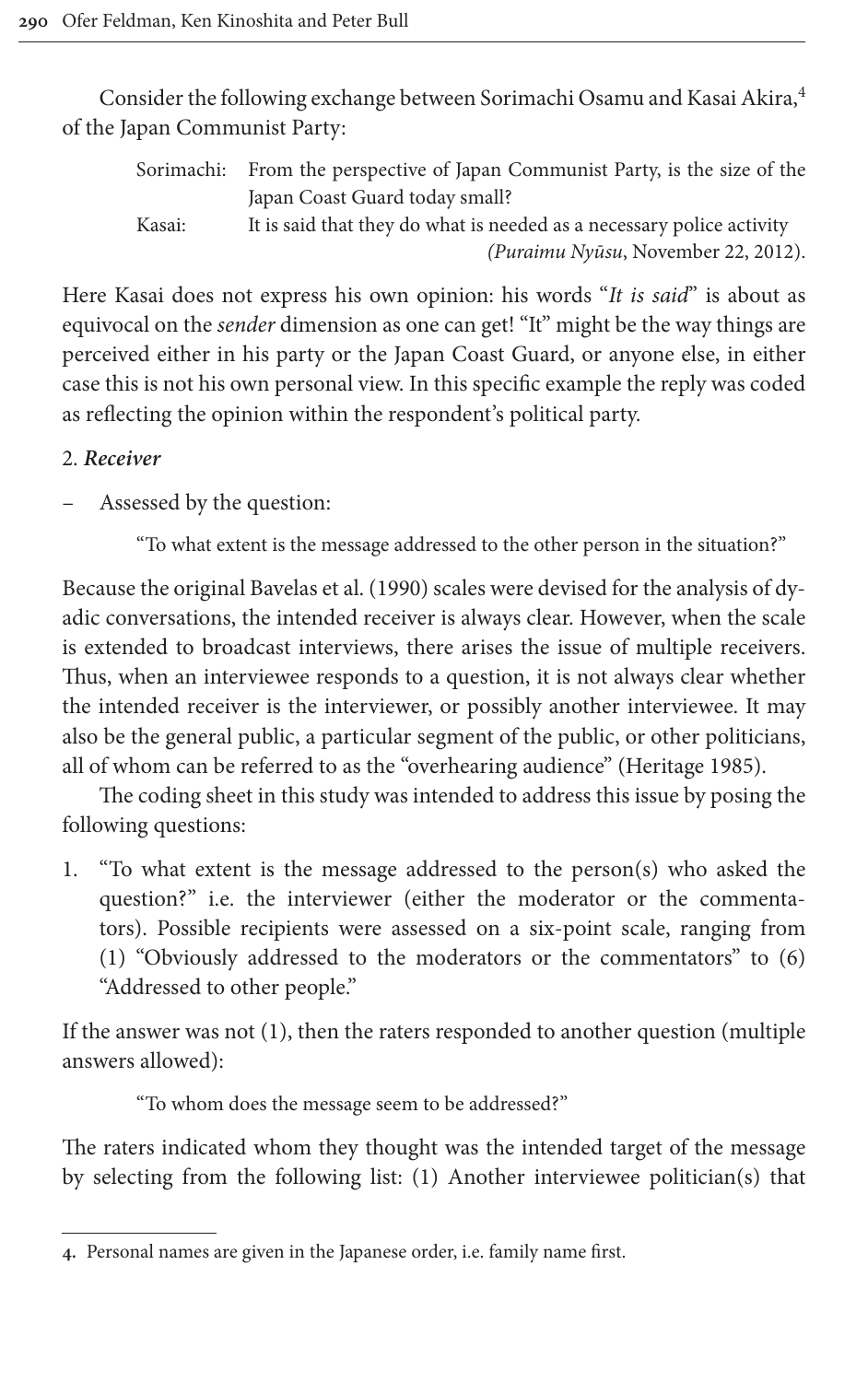appear(s) in the show in the studio; (2) Decision-makers (at the center of Japanese politics [*Nagatachō*], or government officials [*Kasumigaseki*]); (3) Voters in general (4) Specific prefecture/prefecture residents; (5) The public in general (6) Economic and industrial circles (public and private sectors) and the third sections (not forprofit/non-governmental organizations); (7) Other (specify).

The following exchange between Kakizawa Mito of Your Party and Suda Tetsuo, illustrates an occurrence in which Kakizawa's reply was aimed at members of the Japan Restoration Party who were attending the interview in the studio. Hence, it was equivocal on the receiver dimension (his reply was accompanied by a nod in the head toward these members to emphasis the target of his statement).

| Suda:     | I will ask now Kakizawa from Your Party, is it possible for your      |
|-----------|-----------------------------------------------------------------------|
|           | party to merge with the Japan Restoration Party, this [topic] has     |
|           | also become now the focus of the news.                                |
| Kakizawa: | When appearing on this program I looked forward enormously to         |
|           | decide on this, well, it is up to [their] policy, policy is important |
|           | (Shin Hōdō 2001, November 25, 2012).                                  |
|           |                                                                       |

### 3. *Content*

– Assessed by the question:

"How clear is the message in terms of what is being said?" The six options aimed to evaluate the various degrees of equivocation range from (1) "Straightforward, easy to understand, only one interpretation is possible," to (6) "Totally vague, impossible to understand, no meaning at all."

If the answer was not (1), then the raters were asked to specify what made the reply unclear or difficult to comprehend by selecting from at least one of the following four options (1) It consisted of long /complex sentences that were difficult to follow; (2) It was run-around, double talk (circuitous talk); (3) It included difficult terms, or professional jargon; (4) It consisted of multiple arguments (sometimes inconsistent).

An example of an ambiguous reply is identified in the following extracts taken from the interview with Satō Yukari, Vice Minister of Economy, Trade and Industry as the discussion focused on the Japanese economy and the question as to whether deflation can be overcome. The vice-minister stressed the need to increase the number of foreign companies' direct investment in Japan. The interviewer, Abe Hiroyuki, news commentator, follows up:

| Abe:  | To this aim, to have foreign companies invest directly in Japan, |
|-------|------------------------------------------------------------------|
|       | corporate taxes need to be lowered, right?                       |
| Satō: | When foreign investors enter Japan using the preferential tax    |
|       | system, the income deduction is lowered by 20% for 5 years. But  |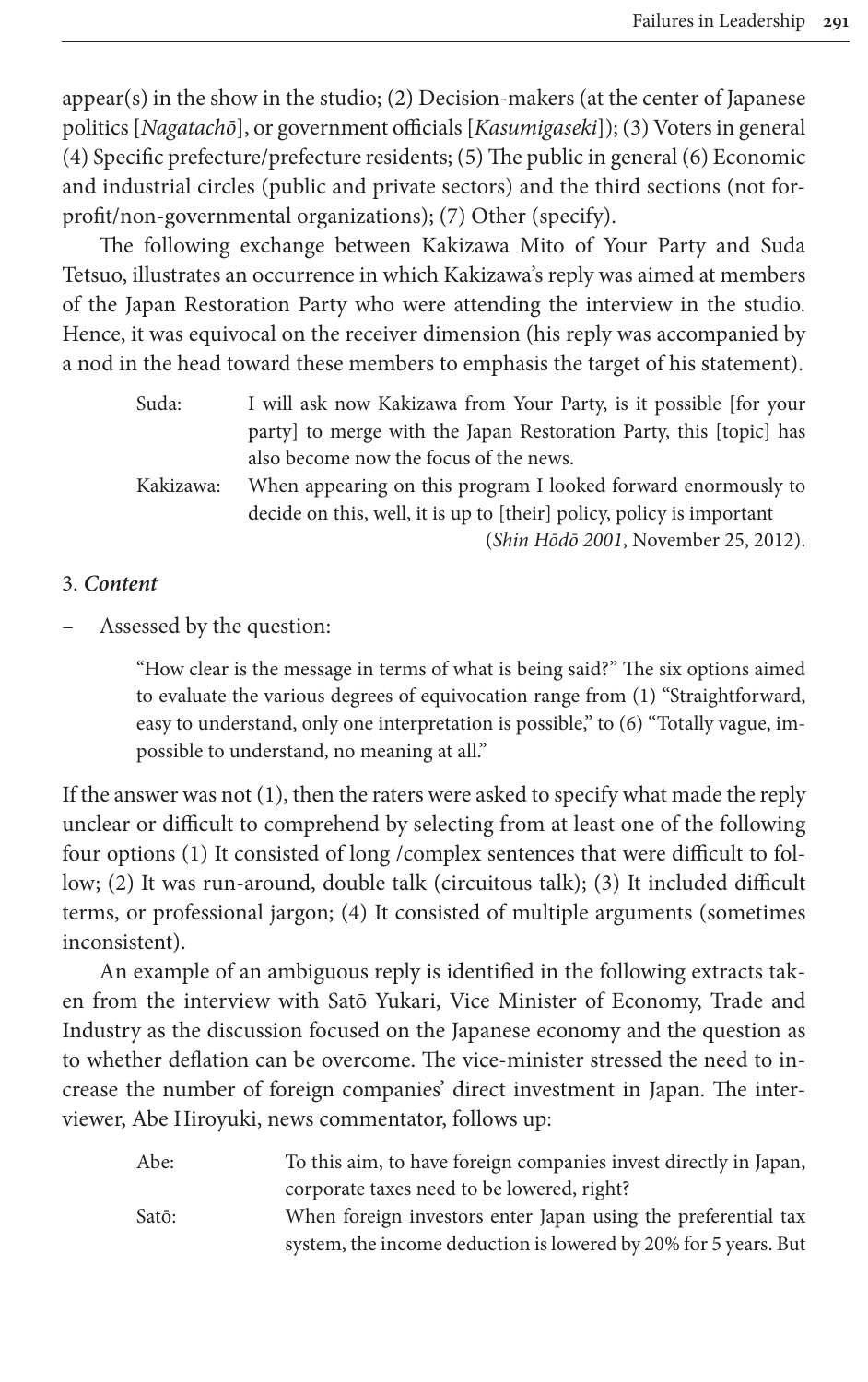|       |                                             | [beside] the appeal of Japan itself, there are various regulations, |
|-------|---------------------------------------------|---------------------------------------------------------------------|
|       |                                             | for example, when foreign investors come in, [they have to fill     |
|       |                                             | out] documents such as security reports in the financial market.    |
|       |                                             | These are finally allowed to be given away in English but in the    |
|       |                                             | past they had to be translated into Japanese before handing it      |
|       |                                             | in. Or to make it easier for foreign companies to come in, vari-    |
|       |                                             | ous administrative procedures, like registers for companies, and    |
|       |                                             | "one stop services," are possible to be done now in English, yet    |
|       |                                             | various other things need to be changed or else Japan will be-      |
|       | come a country which is difficult to enter. |                                                                     |
| Abe:  | Can you do it?                              |                                                                     |
| Satō: |                                             | It has to be done. The situation is that with the "crocodile's      |
|       |                                             | mouth" <i>(wani no kuchi)</i> open, the amount of tax revenue going |
|       | out is bigger.                              | (Puraimu Nyūsu, March, 5, 2013)                                     |

Satō's reply is unclear because of the use of a professional jargon incomprehensible to most of the public. This includes the term *"the crocodile's mouth,*" referring to a graph used by the central government bureaucracy to show the gap between the country's tax revenue and expenditure; as the distance between them increases, it looks like a widely open mouth of a crocodile. The term "one stop services" refers to a business or office where numerous services are offered, where consumers can receive all they need in just "one stop."

#### 4. *Context*

The question used to assess this dimension was:

"To what extent is this a direct answer to the question?" (Bavelas et al. 1990). The six options ranged from:  $(1)$  "This is a direct answer to the question asked," to  $(6)$ ["Totally unrelated](#page-26-6) to the question."

If the answer was not (1), i.e., the interviewee failed to reply to the question, then the response was coded in terms of the following 12 categories of *non-reply* (based on Bull & Mayer 1993): (1) Intentionally ignores the question (typically while launching into another discussion); (2) Acknowledges the question without answering on it; (3) Questions the question (reflecting a question back to the interviewer(s); (4) Attacks the question; (5) Attacks the interviewer; (6) Declines to answer a question; (7) Makes political point; (8) Incomplete answer; (9) Repeats answer to previous question; (10) States or implies that the question has already been answered; (11) Apologizes; (12) Other (specify). These 12 categories are not mutually exclusive as more than one category can be used at a time.

An example illustrating an instance in which the interviewee failed to reply to the question is taken from an interview with Matsunami Kenta of the Japan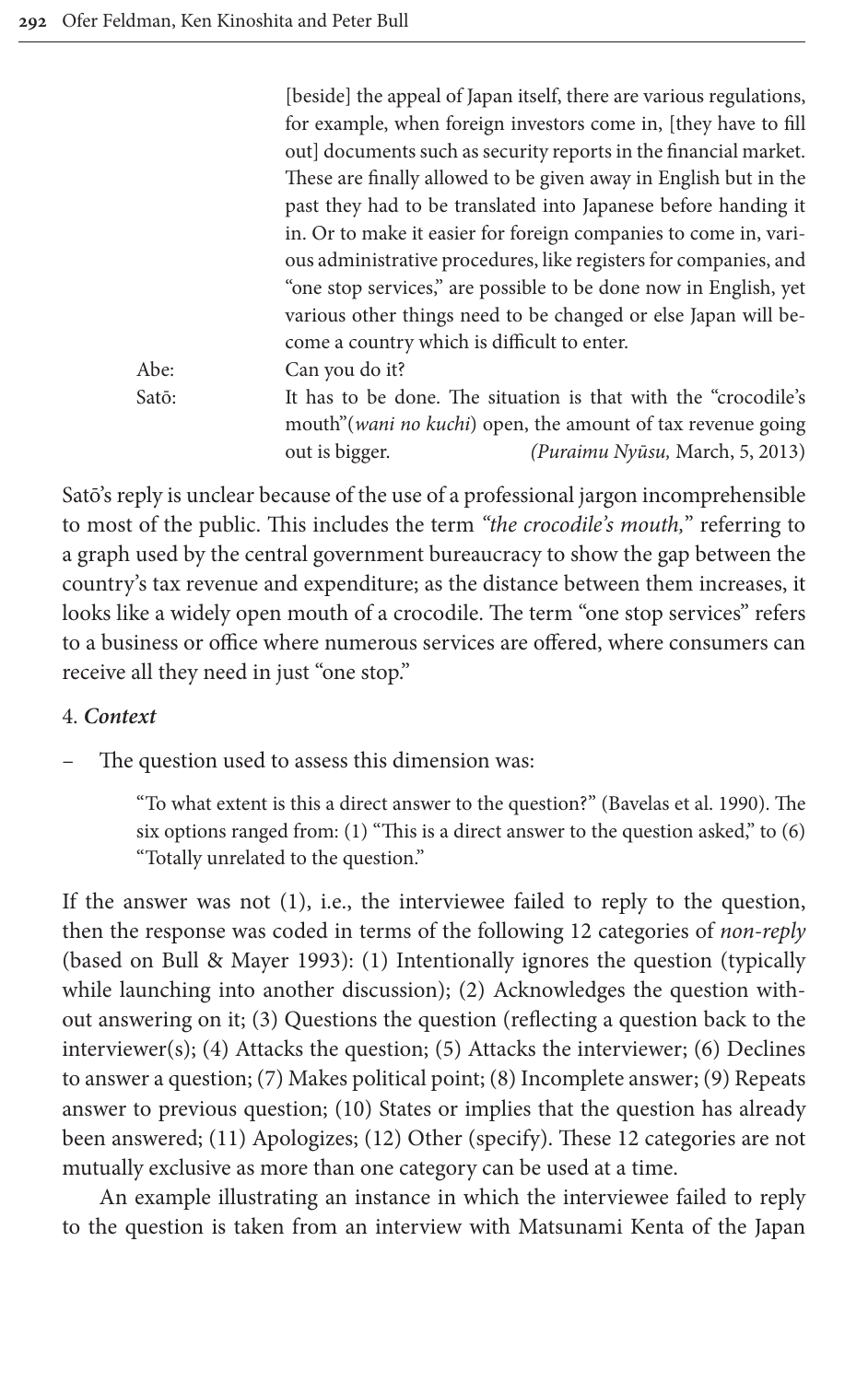Restoration Party. He is asked about his party campaign tactics and he just refuses to answer (sub-category 6 in the above categories of non-reply):

- Sorimachi: It has not become clear yet if the three members from the [nationwide list of] the proportional representation for the upper house of the Diet [who seceded] from Your Party [and joined the Japan Restoration Party] are going to run for the next House of Representatives' election representing the Japan Restoration Party. [Is that the case?]
- Matsunami: Humm, there are various circumstances regarding the constituencies, er-, now I will refrain here from answering.

*(Puraimu Nyūsu,* November 7, 2012)

Matsunami declines to reply may be related to lack of information. He could just reply then saying 'I don't know,' or 'I am not sure.' But admitting his lack of knowledge might hurt is image as he is one of the leading figures in the party and supposed to be well informed on the strategy for the coming election. Conversely, if he answers positively, he may be criticized by his colleagues for revealing details of the election strategy. In this situation, when either reply could endanger his public standing, he prefers to hint he is knowledgeable but would not like to share his knowledge with the interviewer.

One important point is that a message can be equivocal on any of the four above dimensions. So the content may be perfectly clear (unequivocal in terms of content), but not a direct answer to the question (equivocal on the context dimension).

# 5. & 6. *Subject of enquiry/response*

- In addition to the above four questions, there were two additional questions to identify those key topics at the center of the interview and the issues at stake in each question-response: Question 5 was, "What is the main content of the *question* about?" Question 6 was, "What is the main content of the *response* about?" Each of these two questions were sub-divided (and coded) in respect to six criteria which are detailed below, all mutually exclusive, on the content of the questions and answers (Notably, there was not even one case in which the subjects of enquiry and response differed in terms of these criteria):
	- 1. *Knowledge* of a certain topic or a fact or lack of it (mainly requesting responses to interrogative-word questions – what, where, who, why, when, and how).
	- 2. *Human affairs/significant others* (i.e., others' performance at work, impressions on their activities, evaluation of their ability, characteristics, personality, attitudes, thoughts, and human relationship).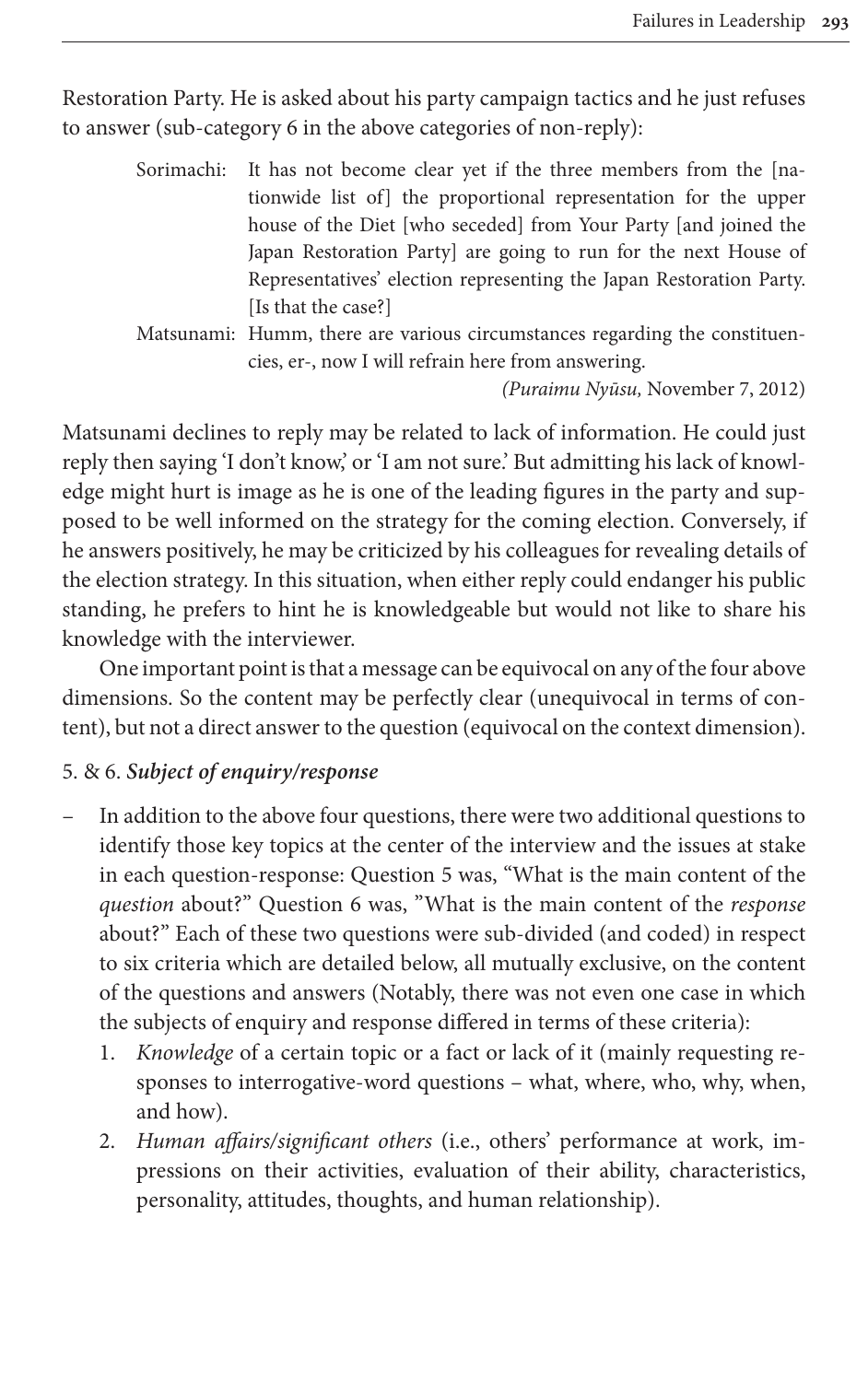- 3. *Political and social institutions* (e.g., impressions, opinion, and judgments on the activities, attitudes, views, thoughts and ideas within political parties, party factions, and the media).
- 4. *Political process* (i.e., involving procedures of decision-making and course of action in the government, the bureaucracy, and between political parties).
- 5. *Political commitment* (promises regarding courses of action, pledges, and public obligation).
- 6. *Issues* (opinions, stances, and views on policy issues, on social, economic, political and other problems and topics on the public agenda). If category *"(6) Issues"* was selected, the research coders identified the issues at the focus of the discussion between the interviewers and the interviewees and listed them one by one. It was later clustered in related categories as detailed below.

# **2.3** Coding

The coding on the above six questions was conducted initially by a well-trained graduate student. Any problem that arose during the coding was resolved immediately through discussion with the main author. An inter-coder reliability study of a sample of 300 questions was conducted with an undergraduate. His analysis was performed independently of the main coder and resulted in a high level of agreement: The Pearson's correlation coefficients were [0.72 \(for the sen](#page-26-7)der dimension), 0.73 (receiver), 0.85 (content) and 0.82 (context), all  $p < 0.001$ ; The figures for the sub-categories in the four dimensions were between 83%–99% for each of the subcategories in the sender and rece[iver dimensions](#page-26-7), and Cohen's (1960) kappa of 0.87 and 0.85 for the content and the context dimensions, respectively. A reliability st[udy on the issue-](#page-26-7)non-issue (the six categories listed in questions 5 & 6) for the 300 questions from the sample showed a Cohen's (1960) kappa of 0.72, and a further reliability study on the 19 issues (see below) of 300 questions from the sample showed a Cohen's (1960) kappa of 0.79 when compared with the main rater.

# **3. Results**

# **3.1** Analyzing Hedging Style

The analysis is based on 194 interviews broadcast on three television channels: 145 interviews with individual politicians (133 with Diet members, 12 with local level politicians), and 49 interviews with nonpoliticians. A total of 5,084 questions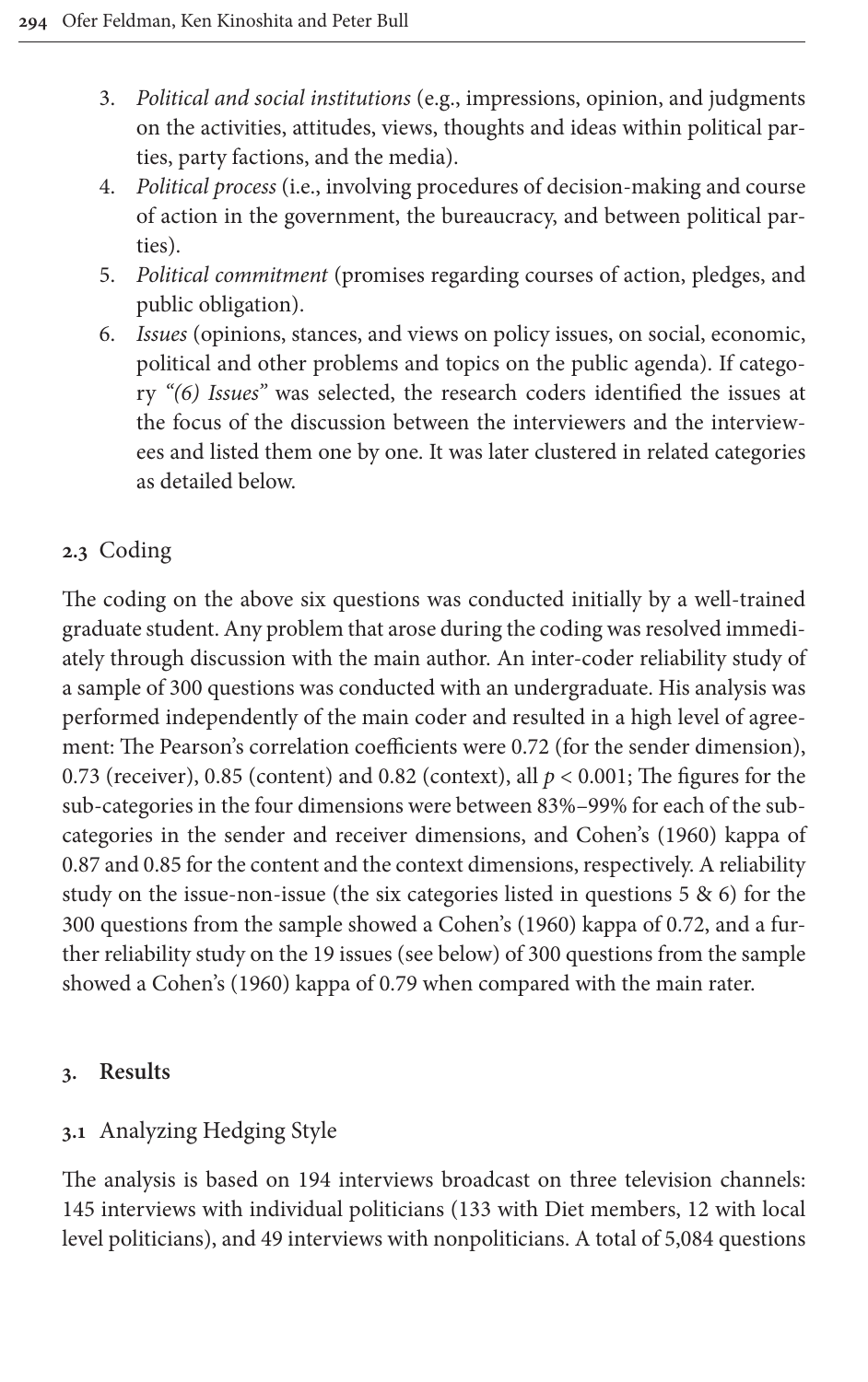were identified. Politicians were asked 3,748 questions (73.7% of the total questions): 1,977 to Diet members who (at t[he time of the intervi](#page-26-2)ew) belonged to the ruling coalition, 1,365 to opposition party members, and 406 questions to local [level politician](#page-26-0)s. Nonpolitician interviewees were asked 1,336 (26.3%) questions.

In an initial analysis of the 194 interviews (Feldman et al. 2015), two general findings were reported regarding interviewee responses to questions on the four Bavelas et al. (1990) dimensions (sender, content, receiver, and context). Firstly, the mean average scores (on a scale of 1 to 6) for all interviewees were 3.26 for the sender dimension, 3.98 for the receiver dimension, 2.09 for the content dimension, and 2.36 for the context dimension. In other words, when Japanese politicians and nonpoliticians responded to questions, they were less likely to disclose their personal thoughts and opinions, tended to address people other than the interviewers, were inclined to talk unclearly, and did not directly answer the questions they had been asked. Secondly, for the sender, receiver, and context dimensions, there were significant differences between politicians and nonpoliticians. In comparison to nonpoliticians, decision-makers (on both the national and the local levels) are less inclined to reply to questions asked and to disclose their own thoughts; they were also more likely to address other people rather than the interviewers.

To further examine the attitudes of decision-makers, that is, their endeavor to affect the content of the information they conveyed to the public within the context of televised interviews, the analysis was focused on the way politicians at various levels handle questions with which they were challenged. To do so, the sample was divided into six different groups (including the nonpoliticians, for compariso[n](#page-10-0) purposes) as follows: prime ministers  $(n = 48)$  (n refers to the number of responses to questions asked); ministers and vice ministers (*n* = 989); ruling coalition party members ( $n = 940$ ); opposition party members ( $n = 1,365$ ); local level politicians ( $n = 406$ ); and nonpoliticians ( $n = 1,336$ ).<sup>5</sup> As the methodology used six-point scales to assess the responses patterns of the sample on each of the four dimensions (sender, receiver, content, and context), *Kruskal Wallis* tests were used rather than ANOVA to test whether there were differences between these six groups. All four dimensions were statistically significant: Sender:  $\chi^2$  = 222.521, *df* = 5, *p* < .001, Receiver:  $\chi^2$  = 115.366, *df* = 5, *p* < .001, Content: $\chi^2$  = 27.845,  $df = 5$ ,  $p < .001$ , [Context:](#page-11-0) $\chi^2 = 82.314$ ,  $df = 5$ ,  $p < .001$ .

<span id="page-10-0"></span>The general inclination of members of each group to reply to interview questions are detailed hereon along the four dimensions. First, with respect to the sender dimension, Figure 1 presents the proportion of replies that explicitly

**<sup>5.</sup>** The sample consisted of two prime ministers, 31 ministers & vice ministers, 43 ruling coalition parties' members, 57 opposition parties' members, 12 local level politicians, and 49 nonpoliticians.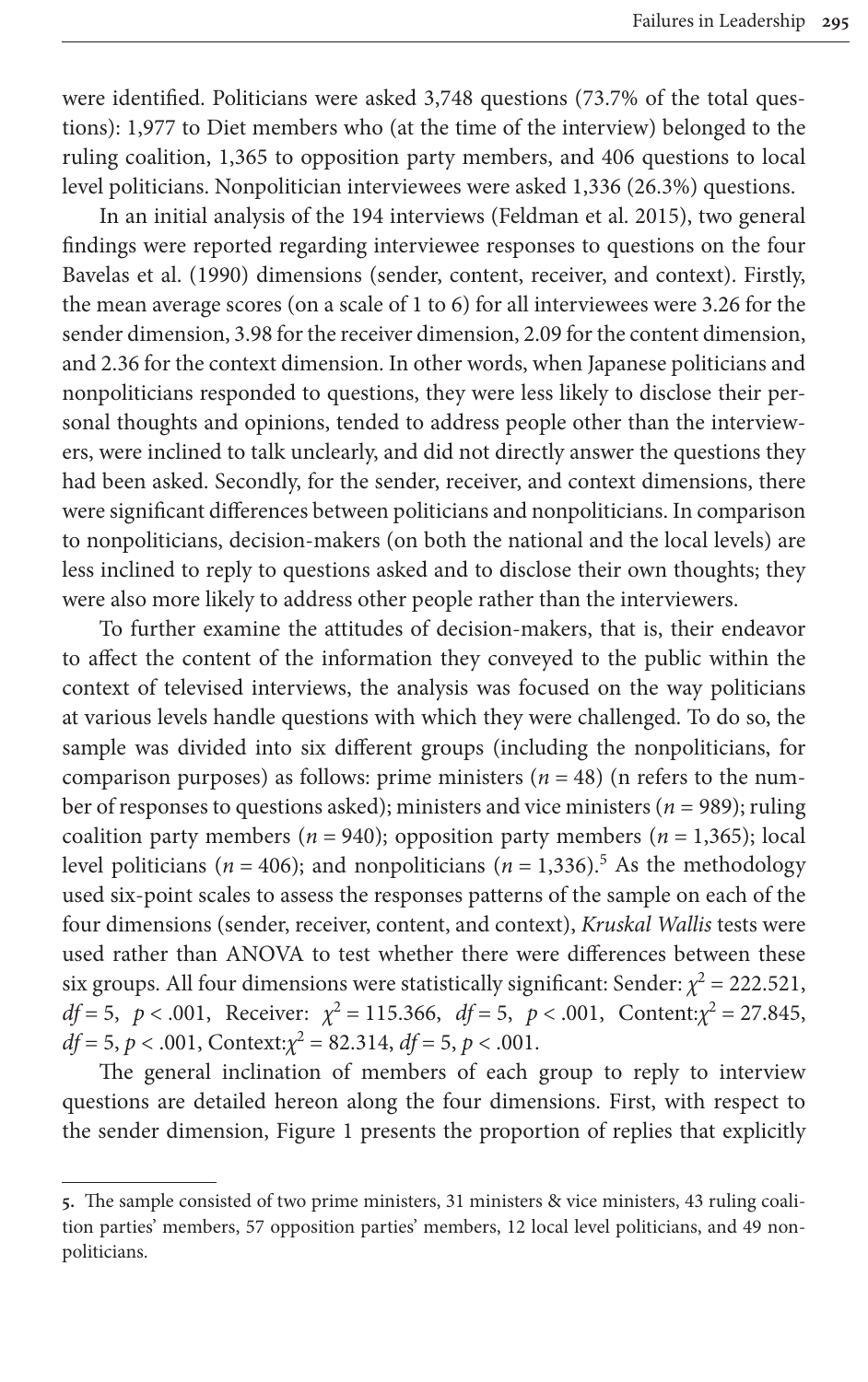reflected the speakers' views and ideas. Whereas for all groups the inclination to reveals their members' opinions is low, local politicians tended to disclose most often their own views; top mem[bers of th](#page-12-0)e administration, including vice ministers, ministers and the prime ministers, tended on the other hand to reveal their thoughts and opinions least. Instead of revealing their thoughts, each and every group's members tended, as reflects in Figure 2, to detail the facts, the historical background, or the rationale behind a certain topic they were asked to address. Interestingly, while members of the ruling coalition parties (including members of the cabinet and the prime ministers) tended to reveal the ideas of the administration, members of the opposition tended to present the opinion prevalent in their political parties more often than any other group. Local politicians along with nonpoliticians tended to present the opinions which were prevalent in economic and industrial sectors.



<span id="page-11-0"></span>**Figure 1.** Proportion of Replies that Explicitly Reflect the Speakers' Views and Opinions by Members of the Different Groups (Sender Dimension)

Note: Means of the Sender Dimension for the Different Groups (ranging from (1) "It is obviously his/her personal opinion/ideas, not someone else's," through (6) "It is obviously someone else's opinion/ideas"): Local politicians 2.93; Opposition parties' member 3.30; Ruling parties' members 3.15; Nonpoliticians 3.06; Ministers & vice ministers: 3.74; Prime Ministers 3.17.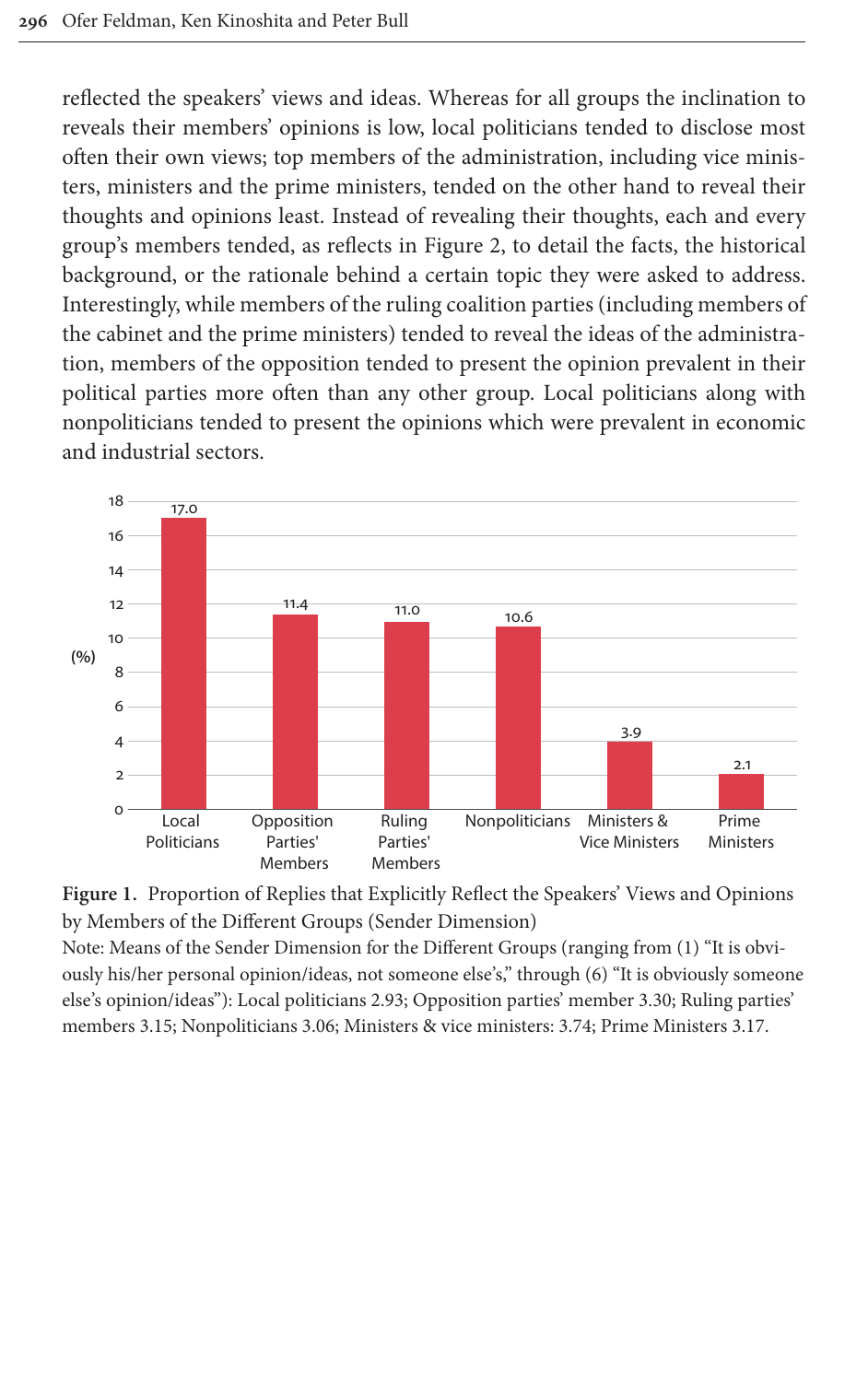

<span id="page-12-0"></span>**Figure 2.** Reasons for Equivocation on the Sen[der Dime](#page-13-0)sion Figures in the different bars indicate the number of replies.

Second[, with re](#page-14-0)gard to the receiver dimension, Figure 3 reveals the low extent to which members of [the different g](#page-26-5)roups directed their replies to the interviewers: the majority of interviewee replies were aimed at other people or institutions as detailed in Figure 4. Clearly, members of all groups addressed their replies to the "overhearing audience" (Heritage 1985): National level politicians from both the ruling and opposition parties, aimed most often at decision-makers, politicians and government officials, and at voters in general; local politicians addressed decision-makers on the national level, and to a less extent the public in general; and nonpoliticians used the interview sessions as an opportunity to pass on their rhetoric first to the general public and then to decision-makers at the center of Japanese politics. Relatively limited replies were aimed at specific prefecture residents (especially those affected by the East Japan earthquake), public and private sectors, and other interviewees that appeared in the show.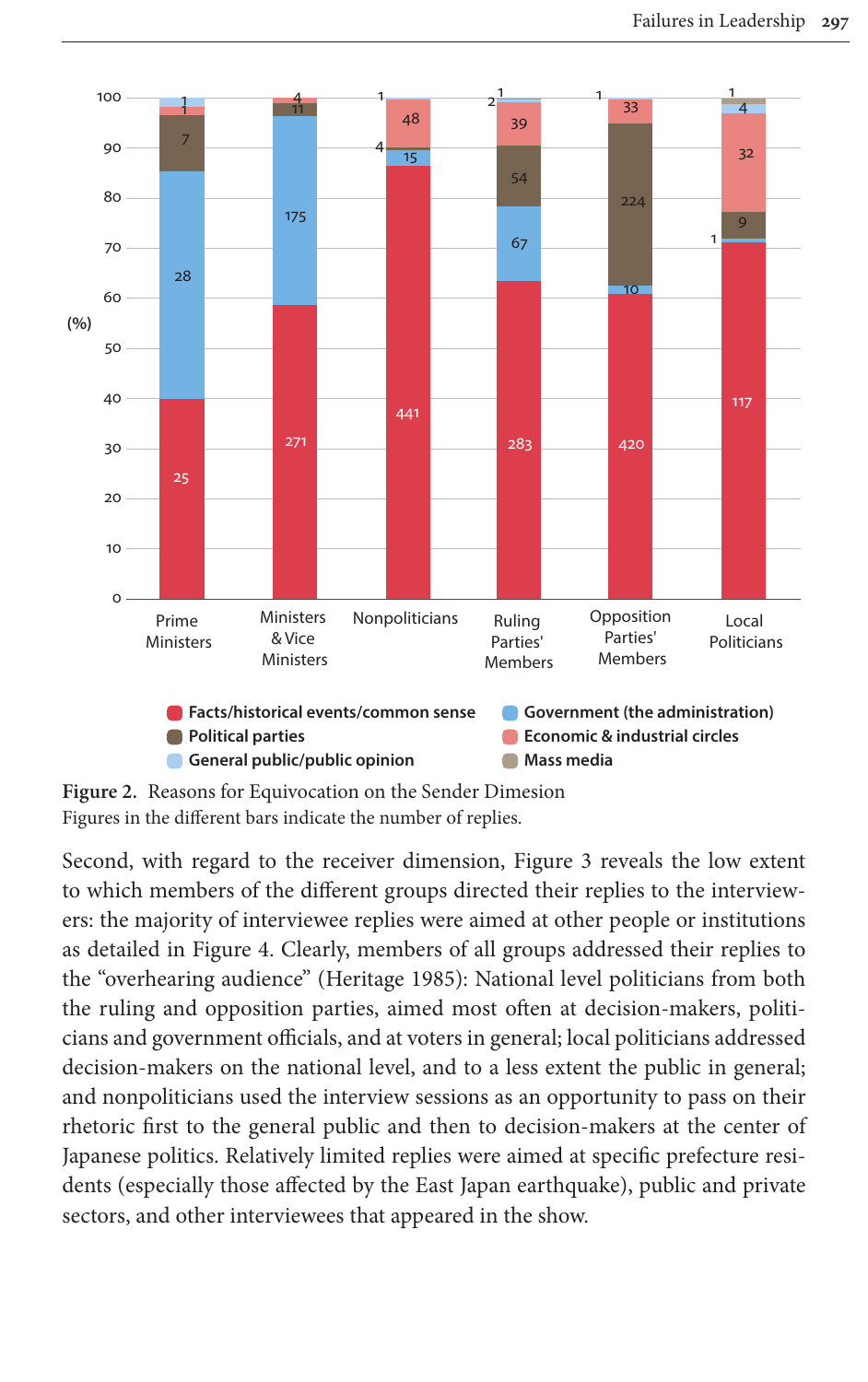

<span id="page-13-0"></span>**Figure 3.** Proportion of Replies Explicitly addressed to the Interviewers by Members of the Different Groups (Receiver Dimension)

Note: Means of the Receiver Dimension for the Different Groups (ranging from (1) "Obviously addressed to the moderators or the commentators" through (6) "Addressed to other people"): Prime Ministers 4.29; Opposition parties' me[mbers 4.0](#page-15-0)4; Ruling parties' members 3.94; Nonpoliticians 3.85; Local politicians 4.09; Minist[ers & vice m](#page-16-0)inisters 4.06.

Third, with regard to the content dimension, Figure 5 illustrates the ratio of clear replies for members of the different groups and Figure 6 shows the reasons for the non-straightforward content. The breakdown of the content dimension suggests that although large differences between the groups cannot be seen, members [of](#page-16-0) the ruling coalition parties including the prime ministers, ministers and vice ministers tended to provide fuzzy and less self-explanatory replies. Members of the opposition camp and local politicians spoke in a relatively much clearer style. Figure 6 further shows that members of the different groups (excluding the prime ministers) demonstrated the same inclination as they tended to use long/complex sentences that were difficult to follow, followed by run-around talk, while often using technical terms and other terminology that were not easy to grasp.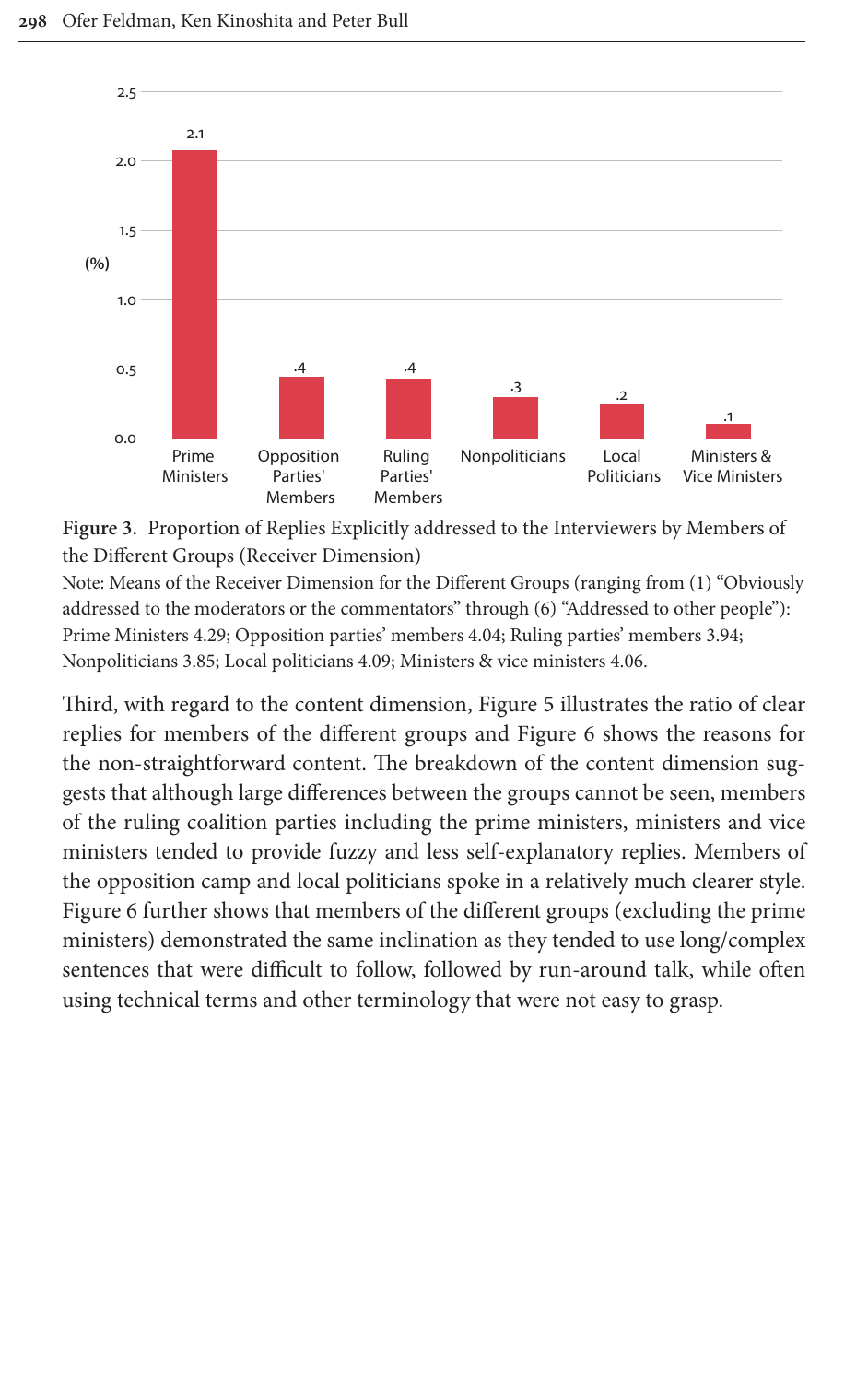

<span id="page-14-0"></span>**Figure 4.** Reasons for Equivocation for the Receiver Dimension Figures in the different bars indicate the number of replies.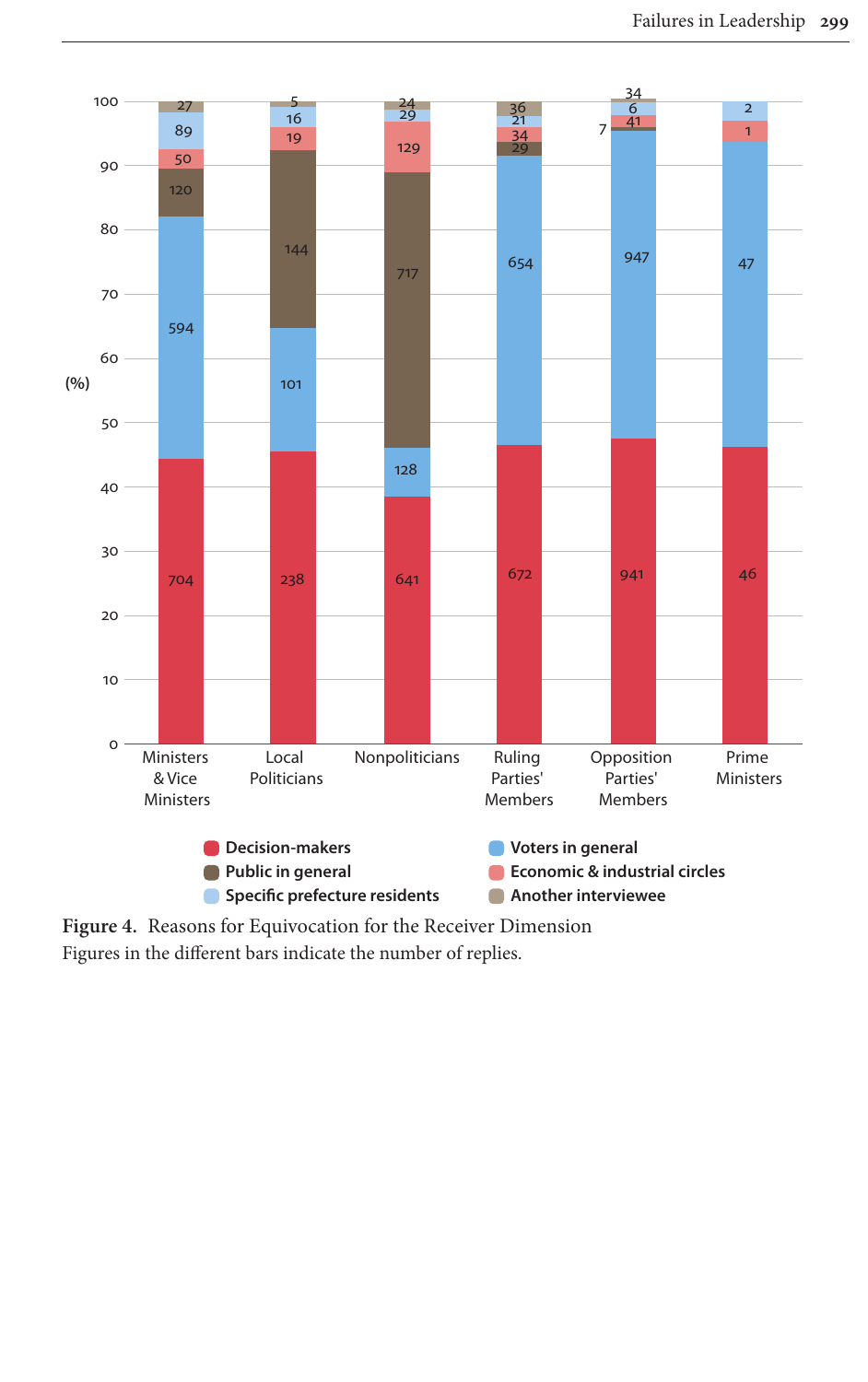

<span id="page-15-0"></span>**Figure 5.** Proportion of Straightforward, Clear Replies by Members of the Different Groups (Content Dimension)

Note: Means of the Content Dimension for the Different Groups (ranging from (1)

"Straightforward, easy to understand, only one interpretation is possible," through (6) "Totally vague, impossible to understand, no meaning at all"): Opposition parties' members 1.98; Local politicians 2.16; Nonpoliticians 2.04; Ministers & vice ministers 2.16; Ruling parties' members 2.19; Prime Ministers 2.33.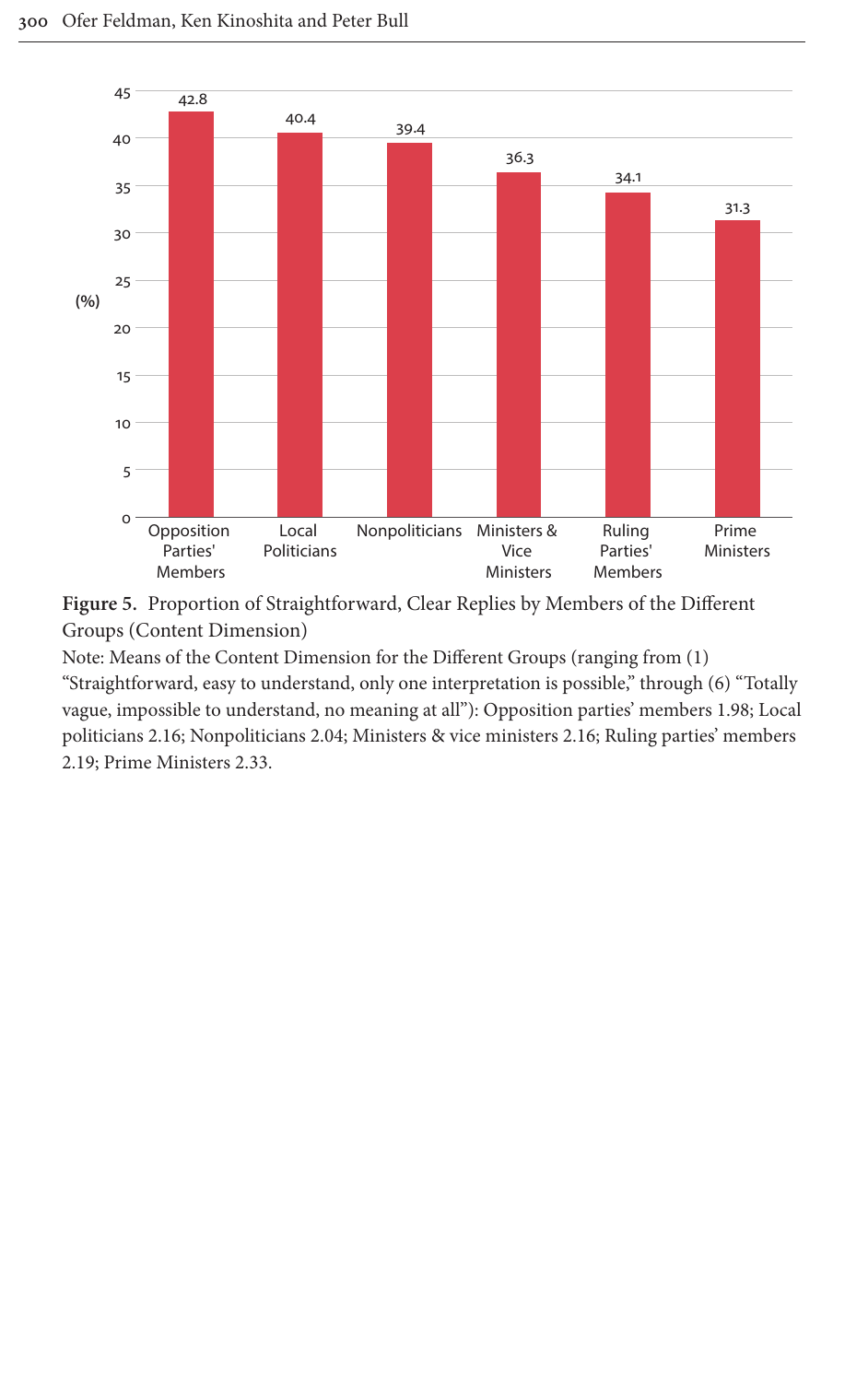

<span id="page-16-0"></span>**Figure 6.** Reasons for Equivocation for the [Content D](#page-17-0)imension Figures in the different bars indicate the number of replies.

Finally, with regard to the context dimension, Figure 7 shows that more than any other groups' members, nonpoliticians tended to pro[vide mor](#page-18-0)e direct replies to the questions they were asked. Conversely, politicians in general and the prime ministers, ministers and vice ministers, and other members of the ruling parties in particular tended to equivocate on the context dimension. Figure 8 details that when equivocating on this dimension, members inclined over and over again to provide incomplete answers, followed by making political points, acknowledging the questions without answering on them and intentionally ignoring the questions.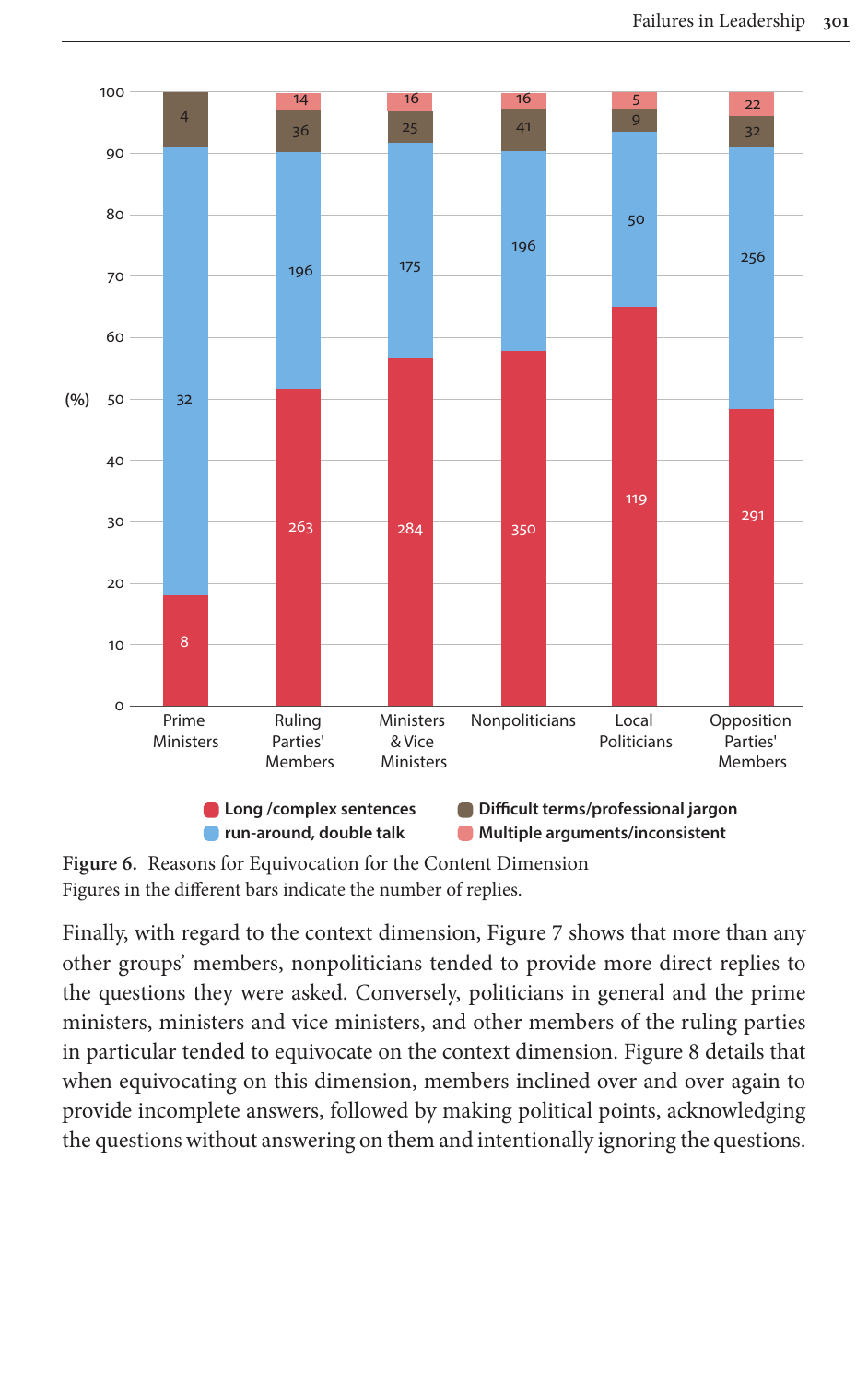

<span id="page-17-0"></span>**Figure 7.** Proportion of Direct Replies to Questions by Members of the Different Groups (Context Dimension)

Note: Means of the Context Dimension for the Different Groups (ranging from (1) "This is a direct answer to the question asked," through (6) "Totally unrelated to the question"): Nonpoliticians 2.10; Opposition parties' members 2.33; Local politicians 2.44; Ruling parties' members 2.45; Ministers & vice ministers 2.57; Prime Ministers 3.31.

Combining the data reported in the figures above depicted a pattern consists of two opposing clusters of politicians. On one hand are members of the ruling parties (including members of the cabinet and the prime ministers) who often tended to equivocate, providing less complete and more vague replies, disclosing less their personal opinions, and addressed others rather than the interviewers. Notably, the ministers and vice ministers equivocated time and again (especially on the receiver dimension, followed by the sender and the context dimensions), and the prime ministers equivocated more than any other group members on the sender dimension, followed by the content and context dimensions. On the other hand, there are members of the opposition parties and the local politicians, who equivocated less often, providing clearer messages that reflected their own opinion, and which were addressed to the interviewers. Finally, there are the nonpoliticians. Relative to the other groups, they addressed their replies to the interviewers and provided the most complete responses to question they were asked. Thus, these results demonstrate that "elite" politicians, the high-echelon members of the administration, who are up to the last detail in political dynamics and decision-making processes in the government, and who serve most often as information sources to the media, tend to equivocate significantly more than any other politicians along the four dimensions examined here.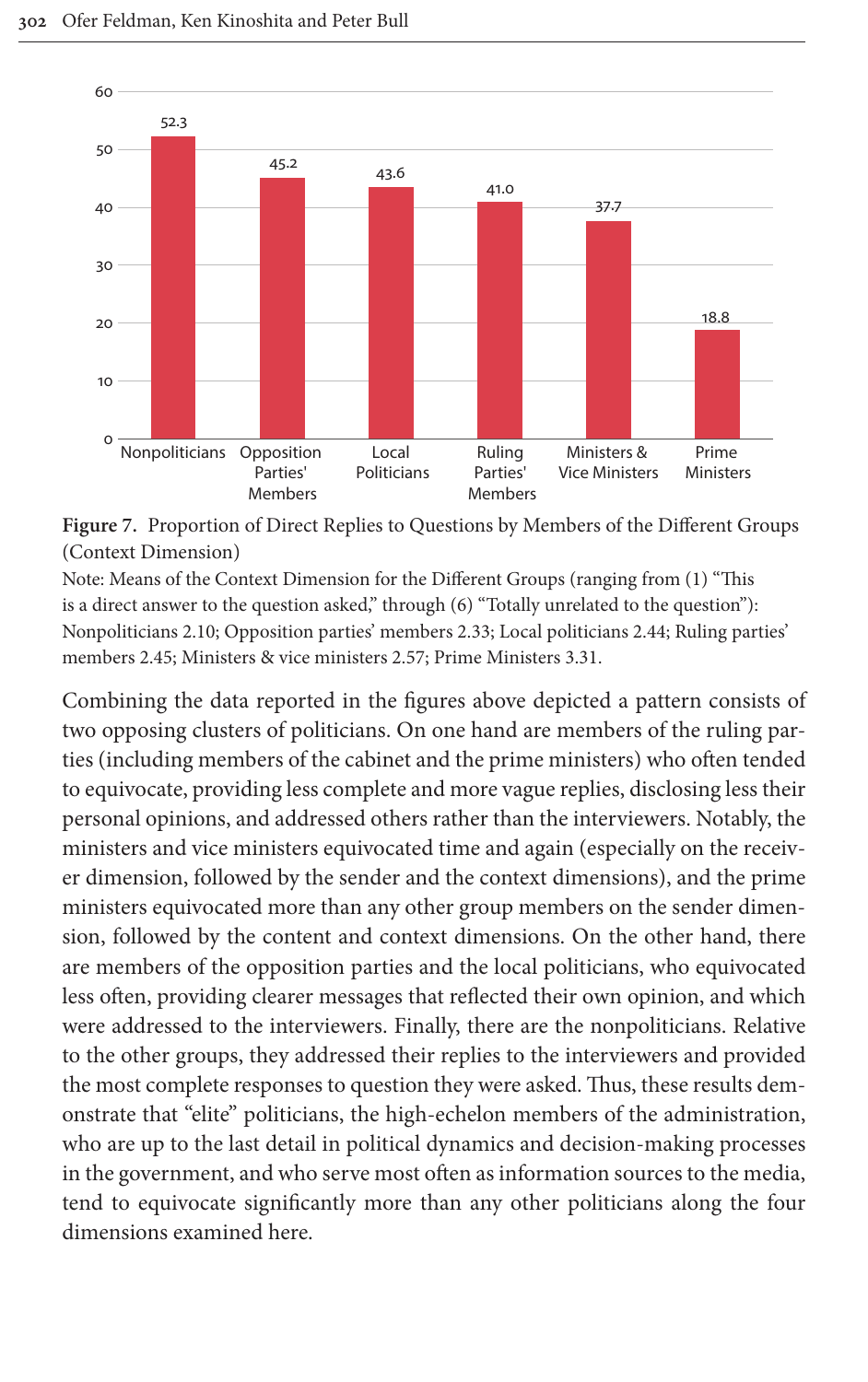

<span id="page-18-0"></span>**Figure 8.** Reasons for Equivocation for the Context Dimension Figures in the different bars indicate the number of replies.

# **3.2** Non-Issues and Policy Issues

Focusing on the group of "elite" politicians, the analysis hereupon tries to identify the particular subject matter on which they tended to equivocate. A distinction was made between those questions that focused on issues (2,753 of the 5,084 questions, 54.2%), and non-issues (2,331, 45.8%). Non-issues were further subdivided into the following five categories: (1) *Knowledge of a certain topic/fact or lack of it* (537, 10.6%); (2) *Human affairs* (382, 7.5%); (3) *Political and Social institutions* (742, 14.6%); (4) *Political process*(547, 10.8%); (5) *Political commitment* (123,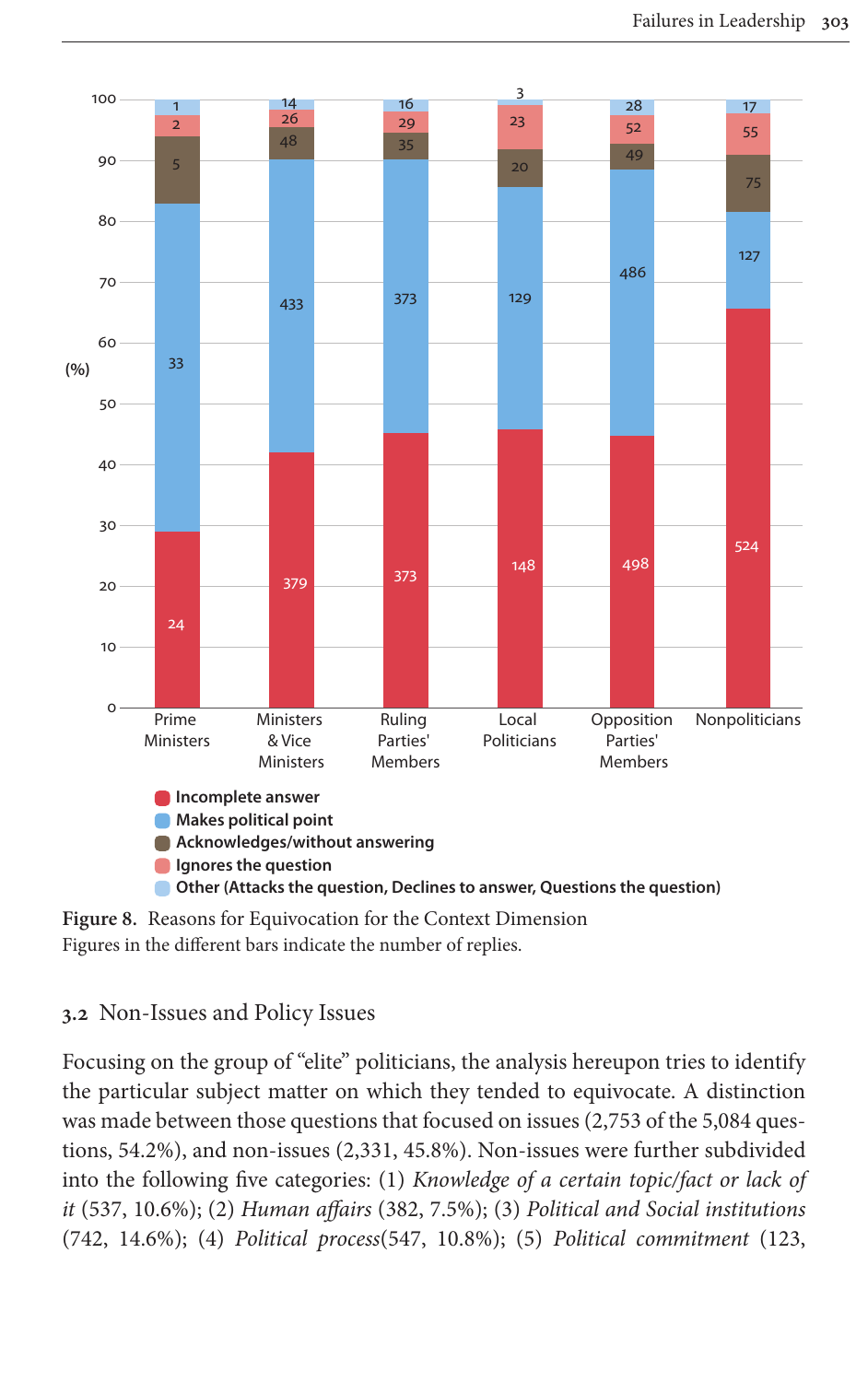2.4%). Issues were further subdivided into 19 categories on the following topics: 1. Government Bureaucracy (e.g., functioning of officials in the government ministries) (684 questions); 2. Foreign Policy & Diplomacy(456); 3. Economy (286); 4. Energy & Nuclear Power (261); 5. National Security (e.g., disputed islands with South Korea and China) (193); 6. Earthquake- and Tsunami-Affected Fukushima's (and other areas) Reconstruction Efforts (165); 7. Campaign Strategies (e.g., nomination of candidates) (124); 8. TPP (Trans-Pacific Partnership) (97); 9. Constitution (e.g., revision) (88); 10. Intra-Party Politics (e.g., strategy within a political party) (70); 11. Local Autonomy (65); 12. Diet Affairs Management (65); 13. Consumption Tax & Financial Affairs (61); 14. Cabinet and Government Performance (e.g., appointment of ministers) (52); 15. Interparty Cooperation (e.g., building grand coalition) (26); 16. Parties' Policy Beliefs & Preferences(21); 17. Public Opinion (e.g., opinion polls) (16); 18. Diet's Dissolution (13); (19) *Yasukuni* Shrine [a *Shintō* shrine in central *Tōkyō*, commemorates to war dead who served the Emperor during wars from 1867–1951. Since 1975 visits by Japanese prime ministers and ministers to the shrine have been causing concerns regarding a violation of the principle of separation of church and state](1[0\).](#page-26-8)

Our analysis indicated first that when interviewees (politician and nonpoliti[c](#page-26-8)ians alike) are asked questions regarding non-issues, they tend to equivocate less than when they are invited to share their opinions on political issues (Feldman et al. 2016). In relation to issues, interviewees tended to direct their replies toward audiences other than the interviewers (receiver dimension), to offer less easy to understand and more complex replies (content dimension), and not to provide a full answers to the questions (context dimension). Based on the sample of interviews consider for example such issue as Government Bureaucracy. Inviting politicians or experts to comment on the working of the government bureaucracy is troublesome because disapproval of the officials' working style or their decisionmaking processes might invite criticism from members of the ruling parties who work closely with the same officials; on the other hand, flattering bureaucrats for their skillfulness in handling issues of national concern might be considered as an attempt to gain certain personal or political goals. Or, to further illustrate, regarding *Yasukuni* Shrine. A prime minister who clearly states his determination to continue to visit this shrine may irritate neighboring countries such as China and Korea. Conversely, to state that such visits should be avoided might offend rightwing nationalist groups that support his political party, also might make it seem as if he puts the interests of other nations above those of Japan.

Nonpoliticians (including experts on economy and society) tended to equivocate when replying to questions on the economy (on the sender, content, and context dimensions), the reconstruction efforts, and questions involving the affected areas following the 2011 earthquake (sender and context). They also did not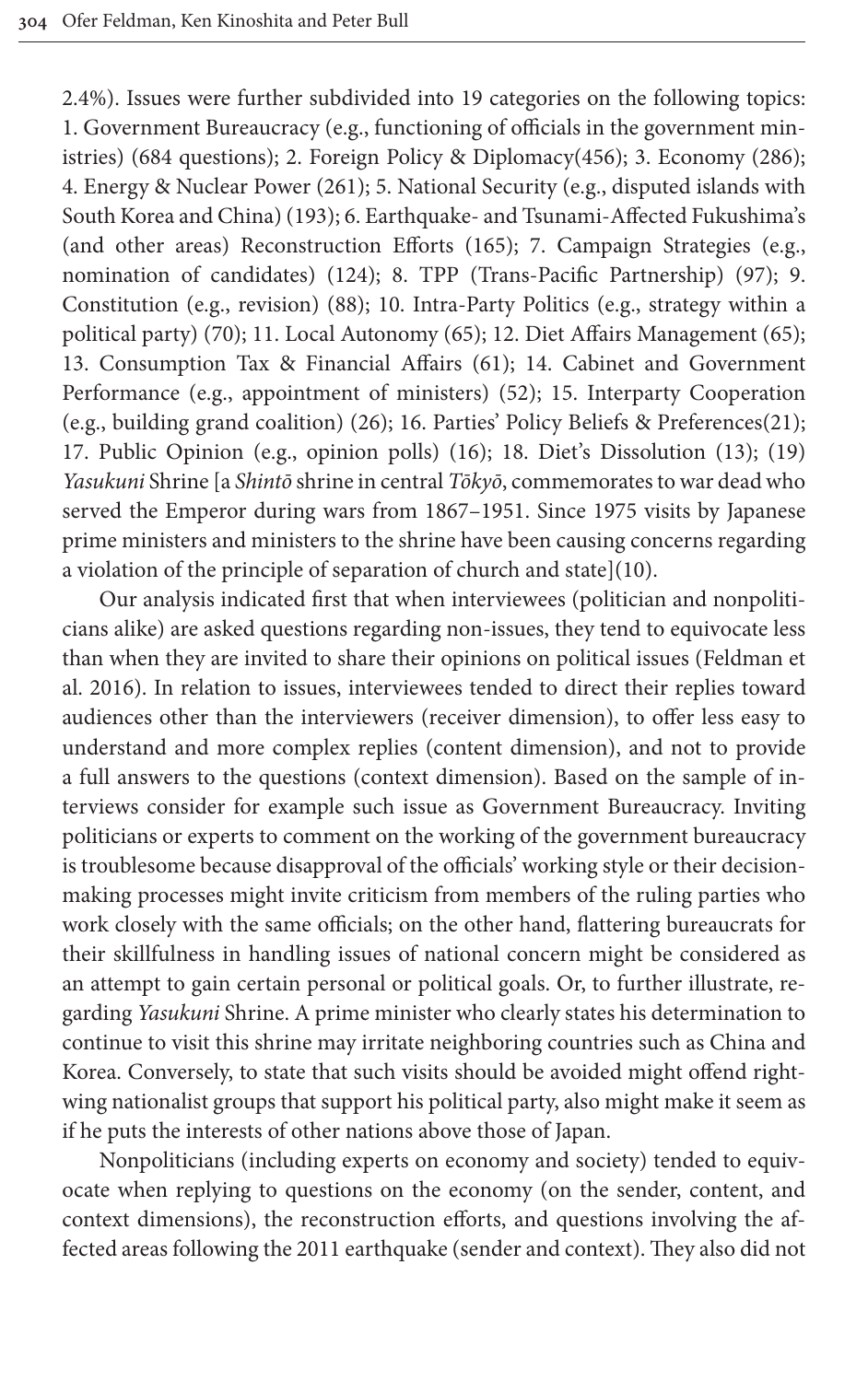answer questions (context dimension) relating to foreign policy, policy beliefs & preferences, public opinion, TPP, and national security. TPP and national security related questions were the best predictors of nonpoliticians' equivocation in answering questions. In regard to national security, revealing strong-minded stances regarding hostile attitudes of China and Korea, for example, may invite criticism against interviewees for intensifying the already tense relationship with these neighboring countries. Conversely, calling for more restraint and understanding in dealing with issues of common concern with these countries might be disapproved by those with more nationalistic views as demonstrating weak attitude.

For local level politicians, the best predictor for equivocation on the content dimension were questions regarding campaign strategy, intra-party politics, the constitution, inter-party cooperation, and reconstruction efforts in the aftermath of the great earthquake. When replying to questions on foreign policy/diplomacy, local level politicians did not address the interviewers (receiver) and did not reply directly (context) to questions regarding inter-party cooperation, policy beliefs & preferences, and the constitution. Regarding, for example, inter-party cooperation, local level politicians who will not openly express support for inter-party collaboration in coalition building run the risk of jeopardizing the image of the participating parties. Conversely, if they fully support such cooperation they might be criticized for paying insufficient heed to public opinion on the participating personnel. As for the constitution, politicians from the local level who openly support the revision of the constitution may lose the backing of those groups in their constituencies that oppose this revision. On the other hand, if they overtly express the need to further deliberate possible revision of the constitution, they may be accused of not fully supporting their parties' basic orientation.

Finally, Diet members tended to equivocate along all four dimensions with regard to two issues: the economy, and energy and nuclear power. Concerning the first issue, for example, coalition members' belief that the current economy policy of the administration is entirely successful might challenge contrasting views of experts. However, if the same politicians call the economic situation a total failure, it would reflect badly on the government and their own political parties that are part of the ruling coalition. As for the energy issues, Diet members' further commitment not to use nuclear power plants in the future can be regarded as a lie, considering the fact that the government have decided to resume activities in some of the plants. Conversely, their support for resuming the construction of nuclear power plants might bring about criticism from the public and local residents; hence these politicians might be regarded as ignoring public opinion. Consequently, they hedge their replies. They equivocated to a lesser extent, on three dimensions, over issues such as the national security and the constitution (sender, receiver, and context), and consumption tax and financial affairs (sender,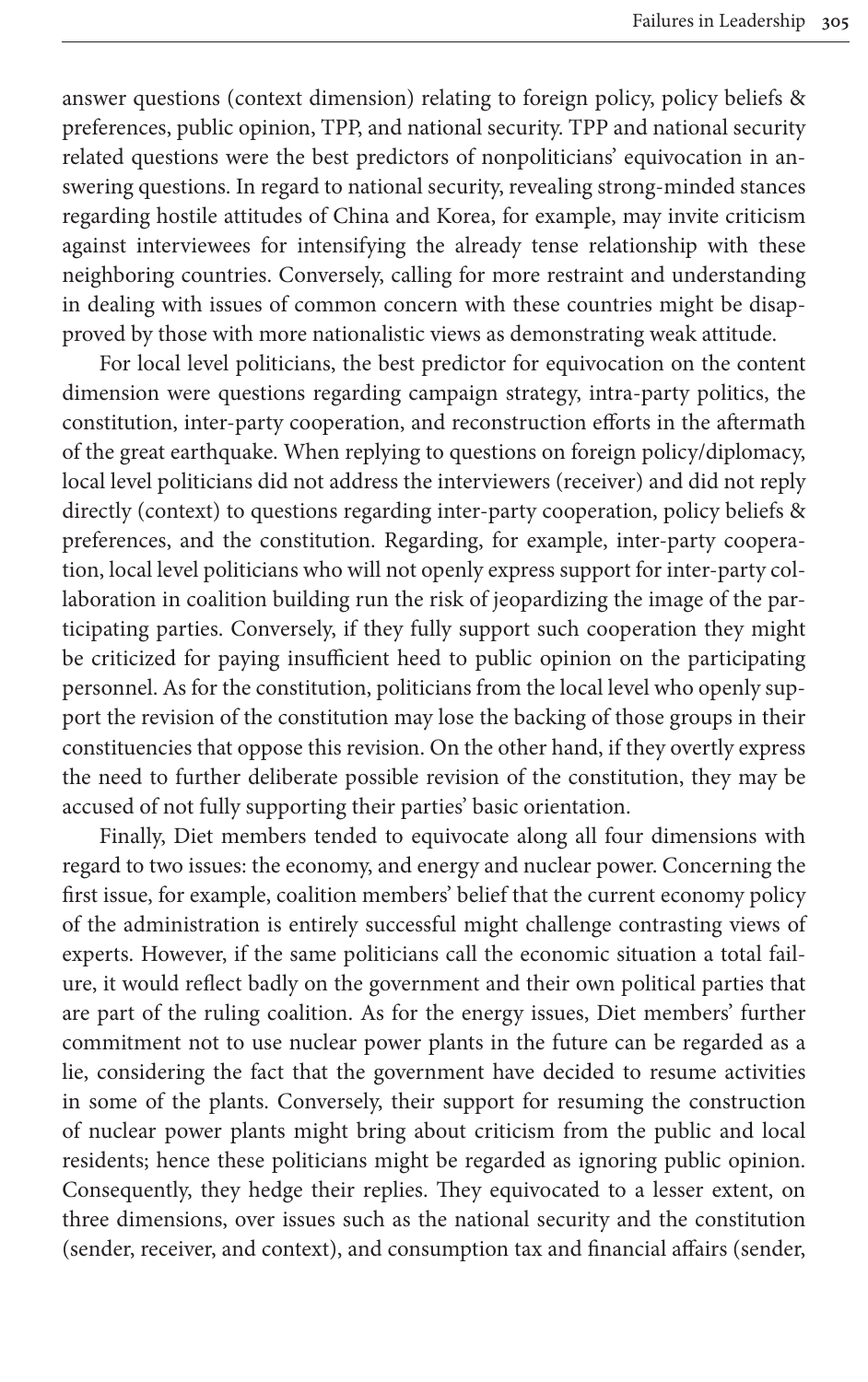[recei](#page-22-0)ver, and content). In addition, they shunned replying to questions (context dimension) on foreign policy/diplomacy, and intra-party politics.

Table 1 details more closely this last group of politicians. Here the focus is on the issues that were at the heart of the interview sessions and the way politicians in the ranks of vice ministers, ministers, and prime ministers handle them. Considering that a six-point scale was used for each of the four dimensions, and the fact that this is regarded as a censored data, we used the *Tobit model* to conduct our estimation. Thus, the table presents the interaction terms between politicians in the rank of vice minister and above and their response to subject matters.

The frequent, positive significance between a large number of interaction terms and issues indicates that elite government politicians habitually equivocate to questions. The most noticeable findings are that high-ranking officials in the administration tend to equivocate primarily with regard to two issues: the economy and topics relating to energy and nuclear power. In particular, questions with regard to the effect of the economic policies of Prime Minister Abe Shinzō were often met with equivocation. In the case of energy/nuclear power, there were equivocal replies to queries related to the Great East Japan Earthquake of 2011, and the consequent tsunami, which did considerable damage in the region, and on the use of nuclear power as a major element of electricity production. Similarly, there were equivocal replies to questions on nuclear safety, nuclear waste disposal, and the reviving of nuclear power plants in Japan. Questions related to these two issues are arguably the most difficult to handle by leading politicians during political interviews.

In addition, the table reveals that elite politicians also tended to equivocate (especially on the sender, receiver, and the context dimensions) when asked on such issues as national security, foreign policy and diplomacy, TPP, and reconstruction efforts. They spoke in a confused, difficult to understand manner (content) and did not reply directly to questions (context) on political dynamics (mostly on the selection and activities of cabinet members), and Diet affairs managements. Importantly, the latter two issues along with TPP, economy and nuclear power appear as the best predictors for equivocation (on the context dimension) as they reflect the higher Beta figures in this table.

In contrast, as portrayed in the table, the same high-echelon politicians did not find any trouble in responding to non-issues questions: they revealed their own ideas, addressed the interviewers, spoke in a clear language, and directly replied to questions when asked to detail their knowledge on political events, or to share their stances on significant others and the political process.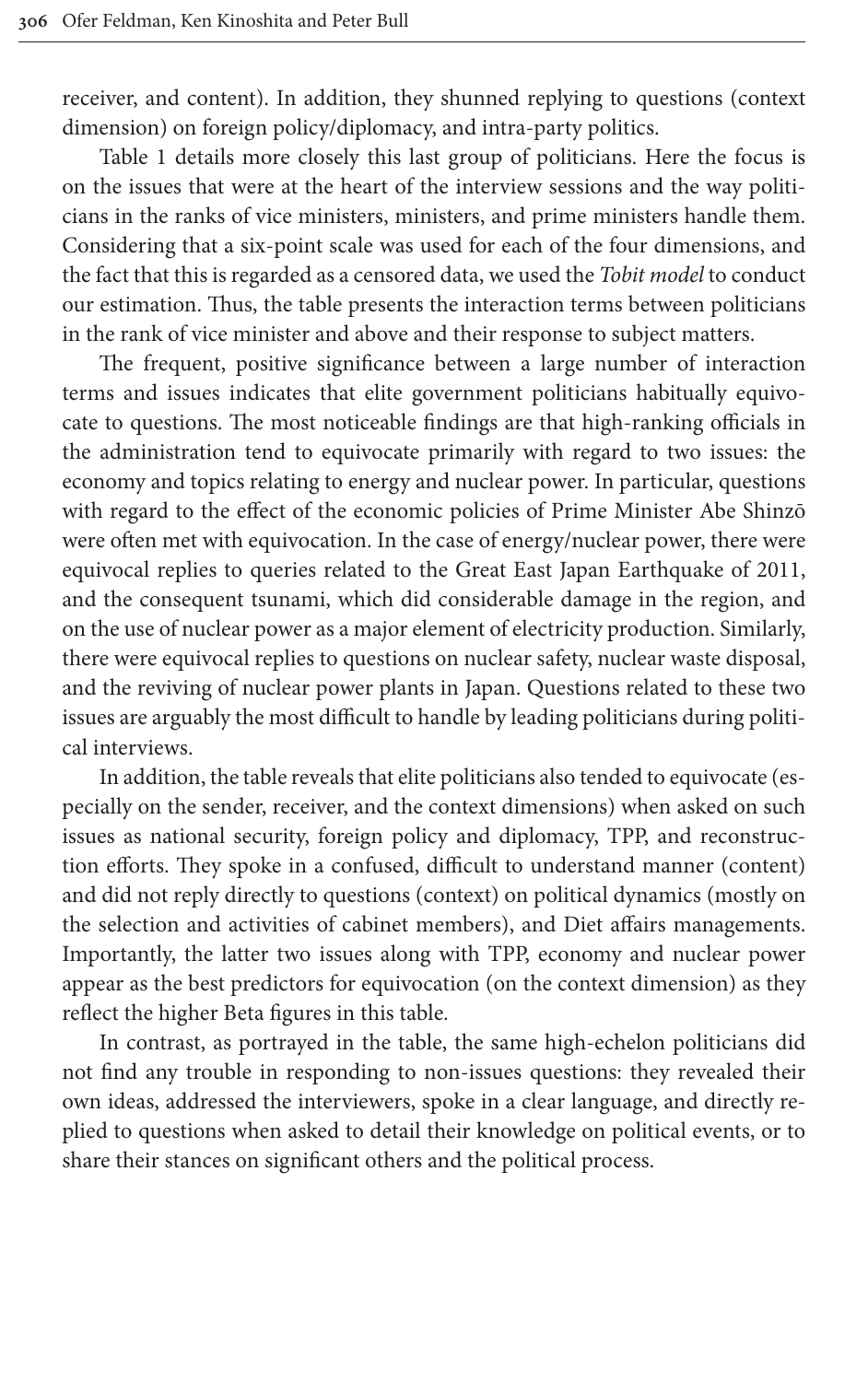| $-0.732***$<br>$(-9.648)$<br>$-0.125$ <sup>**</sup><br>(39.009)<br>$(-2.177)$<br>(12.342)<br>$0.790***$<br>$4.595***$<br>$0.273***$<br>(4.189)<br>$0.232^{*}$<br>beta<br>Familiarity w/Issue<br>Significant Others:<br>Significant others:<br>Political Process<br>Political Groups<br>Knowledge of<br>Individuals<br>(Constant)<br>Political |          |                            | Receiver |                            | Content  |                            | Context  |
|-----------------------------------------------------------------------------------------------------------------------------------------------------------------------------------------------------------------------------------------------------------------------------------------------------------------------------------------------|----------|----------------------------|----------|----------------------------|----------|----------------------------|----------|
|                                                                                                                                                                                                                                                                                                                                               | St. Err. | beta                       | St. Err. | beta                       | St. Err. | beta                       | St. Err. |
|                                                                                                                                                                                                                                                                                                                                               | 0.118    | (62.865)<br>$3.723***$     | 0.059    | $1.287***$<br>(8.453)      | 0.152    | $0.980***$<br>(3.804)      | 0.258    |
|                                                                                                                                                                                                                                                                                                                                               | 0.064    | $(-10.171)$<br>$-0.326***$ | 0.032    | $(-12.614)$<br>$-1.108***$ | 0.088    | $(-12.328)$<br>$-1.919***$ | 0.156    |
|                                                                                                                                                                                                                                                                                                                                               | 0.065    | $(-0.447)$<br>$-0.015$     | 0.033    | $(-0.542)$<br>$-0.045$     | 0.083    | $0.578***$<br>(4.217)      | 0.137    |
|                                                                                                                                                                                                                                                                                                                                               | 0.076    | $-0.176$<br>$(-4.682)$     | 0.038    | $-0.421$ ***<br>$(-4.339)$ | 0.097    | $(-0.193)$<br>$-0.031$     | 0.160    |
|                                                                                                                                                                                                                                                                                                                                               | 0.057    | (0.125)<br>0.004           | 0.029    | $-0.221***$<br>$(-2.998)$  | 0.074    | (0.831)<br>0.102           | 0.122    |
| (1.859)<br>Commitment                                                                                                                                                                                                                                                                                                                         | 0.125    | $(-1.621)$<br>$-0.102$     | 0.063    | $-0.705***$<br>$(-4.208)$  | 0.168    | $(-0.977)$<br>$-0.263$     | 0.269    |
| (5.555)<br>$0.720**$<br>$\label{lem:V} \begin{array}{ll} \text{V/Minister X}\\ \text{National Security} \end{array}$                                                                                                                                                                                                                          | 0.130    | $0.264***$<br>(4.019)      | 0.066    | $(-0.149)$<br>$-0.025$     | 0.169    | $0.616**$<br>(2.217)       | 0.278    |
| $0.843***$<br>(7.241)<br>Foreign Policy &<br>$V\!$ Minister $\rm X$<br>Diplomacy                                                                                                                                                                                                                                                              | 0.116    | (2.489)<br>$0.147**$       | 0.059    | $(-0.921)$<br>$-0.138$     | 0.150    | $0.951***$<br>(3.877)      | 0.245    |
| (0.316)<br>0.064<br>Intra-Party Politics<br>$V/M$ inister ${\bf X}$                                                                                                                                                                                                                                                                           | 0.201    | $(-1.175)$<br>$-0.119$     | 0.102    | (0.415)<br>0.108           | 0.261    | $0.913**$<br>(2.169)       | 0.421    |
| $0.836***$<br>(5.477)<br>Energy & Nuclear Power<br>V/Minister X                                                                                                                                                                                                                                                                               | 0.153    | $0.613***$<br>(7.928)      | 0.077    | $0.904***$<br>(4.704)      | 0.192    | $1.097***$<br>(3.446)      | 0.318    |

<span id="page-22-0"></span>Table 1. Explanatory Model for Addressing Issues by High-Echelon Politicians (Vice Ministers, Ministers, and Prime Ministers) along the **Table 1.** Explanatory Model for Addressing Issues by High-Echelon Politicians (Vice Ministers, Ministers, and Prime Ministers) along the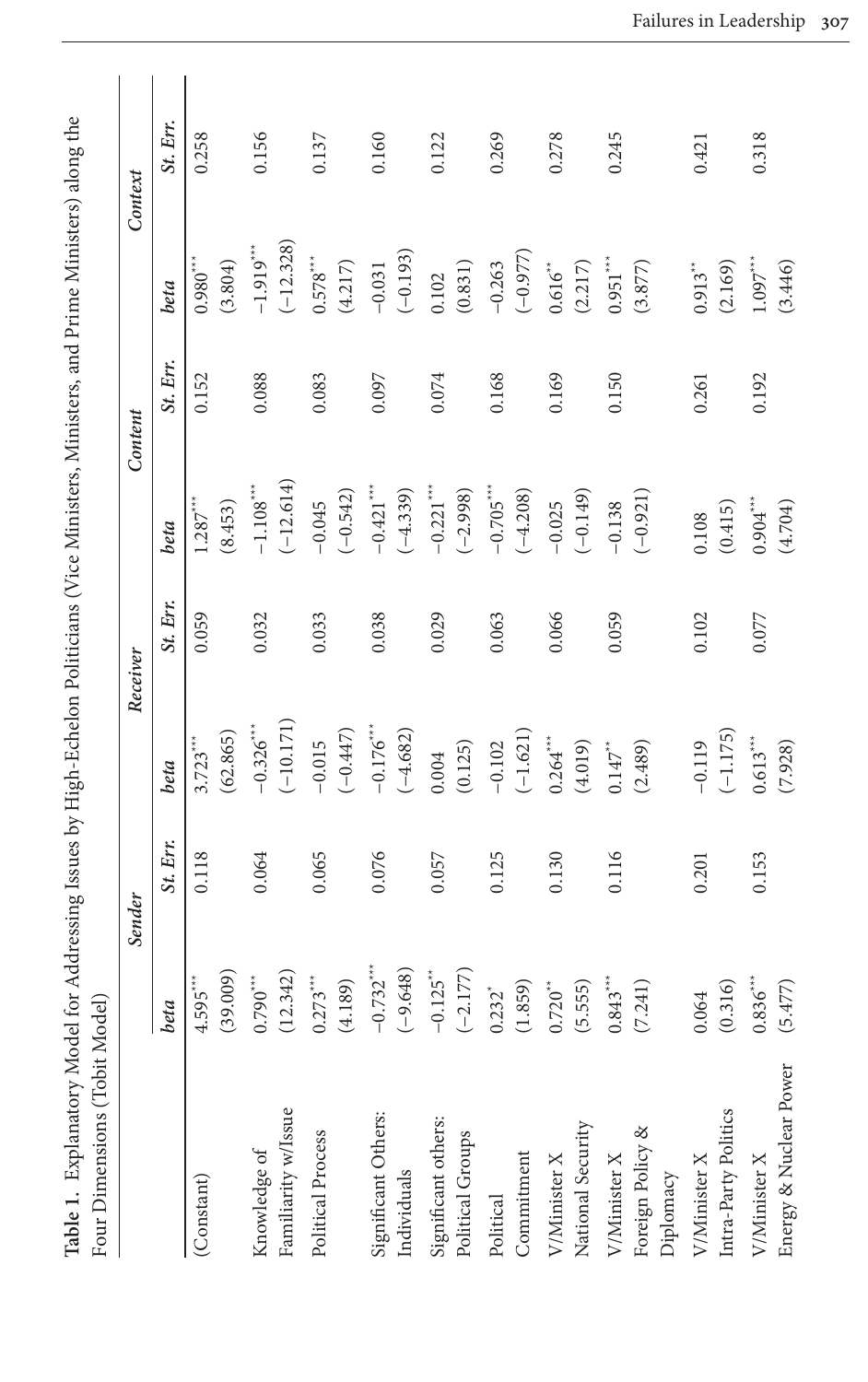| ${\it continued}$ |  |
|-------------------|--|
| ٠                 |  |

|                                                                                                    |                       | Sender   |             | Receiver |             | Content  |                      | Context  |
|----------------------------------------------------------------------------------------------------|-----------------------|----------|-------------|----------|-------------|----------|----------------------|----------|
|                                                                                                    | beta                  | St. Err. | beta        | St. Err. | beta        | St. Err. | beta                 | St. Err. |
| V/Minister X                                                                                       | $0.583***$            | 0.188    | $0.297***$  | 0.095    | $0.630***$  | 0.236    | $1.113***$           | 0.396    |
| Economy                                                                                            | (3.104)               |          | (3.116)     |          | (2.669)     |          | (2.812)              |          |
| V/Minister X                                                                                       | $0.910^{*}$           | 0.477    | $0.435*$    | 0.240    | 0.759       | 0.585    | $1.959**$            | 0.968    |
| TPP                                                                                                | (1.909)               |          | (1.813)     |          | (1.298)     |          | (2.024)              |          |
| V/Minister X                                                                                       | $0.251$ <sup>**</sup> | 0.119    | $0.329***$  | 0.060    | $-0.096$    | 0.155    | $0.649**$            | 0.256    |
| Reconstruct. Efforts                                                                               | (2.105)               |          | (5.461)     |          | $(-0.618)$  |          | (2.537)              |          |
|                                                                                                    | 0.449                 | 0.287    | $-0.045$    | 0.145    | $0.790**$   | 0.363    | $2.054***$           | 0.589    |
| $\label{eq:VMinister} \begin{array}{l} \mbox{V/Ninister X}\\ \mbox{Diet Affairs Man}. \end{array}$ | (1.564)               |          | $(-0.311)$  |          | (2.177)     |          | (3.486)              |          |
| $\ensuremath{\text{V}}\xspace$ /Minister X                                                         | $0.613*$              | 0.325    | $0.308^{*}$ | 0.164    | 0.132       | 0.413    | $-0.467$             | 0.713    |
| Tax & Fin. Affairs                                                                                 | (1.889)               |          | (1.874)     |          | (0.320)     |          | $(-0.655)$           |          |
| $\ensuremath{\text{V}}\xspace$ Ninister X                                                          | $1.289***$            | 0.388    | 0.313       | 0.196    | 0.332       | 0.487    | $1.653**$            | 0.808    |
| Public Opinion                                                                                     | (3.321)               |          | (1.595)     |          | (0.683)     |          | (2.046)              |          |
| V/Minister X                                                                                       | 1.146                 | 0.939    | 0.110       | 0.477    | $2.632**$   | 1.146    | $3.351$ <sup>*</sup> | 1.873    |
| Political Dynamics                                                                                 | (1.220)               |          | (0.231)     |          | (2.297)     |          | (1.789)              |          |
| Sigma                                                                                              | $1.326***$            | 0.015    | $0.673***$  | 0.007    | $1.618***$  | 0.023    | $2.645***$           | 0.042    |
|                                                                                                    | (90.781)              |          | (100.021)   |          | (71.251)    |          | (63.113)             |          |
| AIC                                                                                                | 3.296                 |          | 2.072       |          | 2.976       |          | 3.220                |          |
| Log likelihood                                                                                     | $-8352.001$           |          | $-5238.946$ |          | $-7537.748$ |          | $-8157.164$          |          |
| Z                                                                                                  | 1,037                 |          | 1,037       |          | 1,037       |          | 1,037                |          |

Controlling for age gender, coalition parties' members, opposition parties' members, local politicians, television programs, and regime change. Controlling for age gender, coalition parties' members, opposition parties' members, local politicians, television programs, and regime change.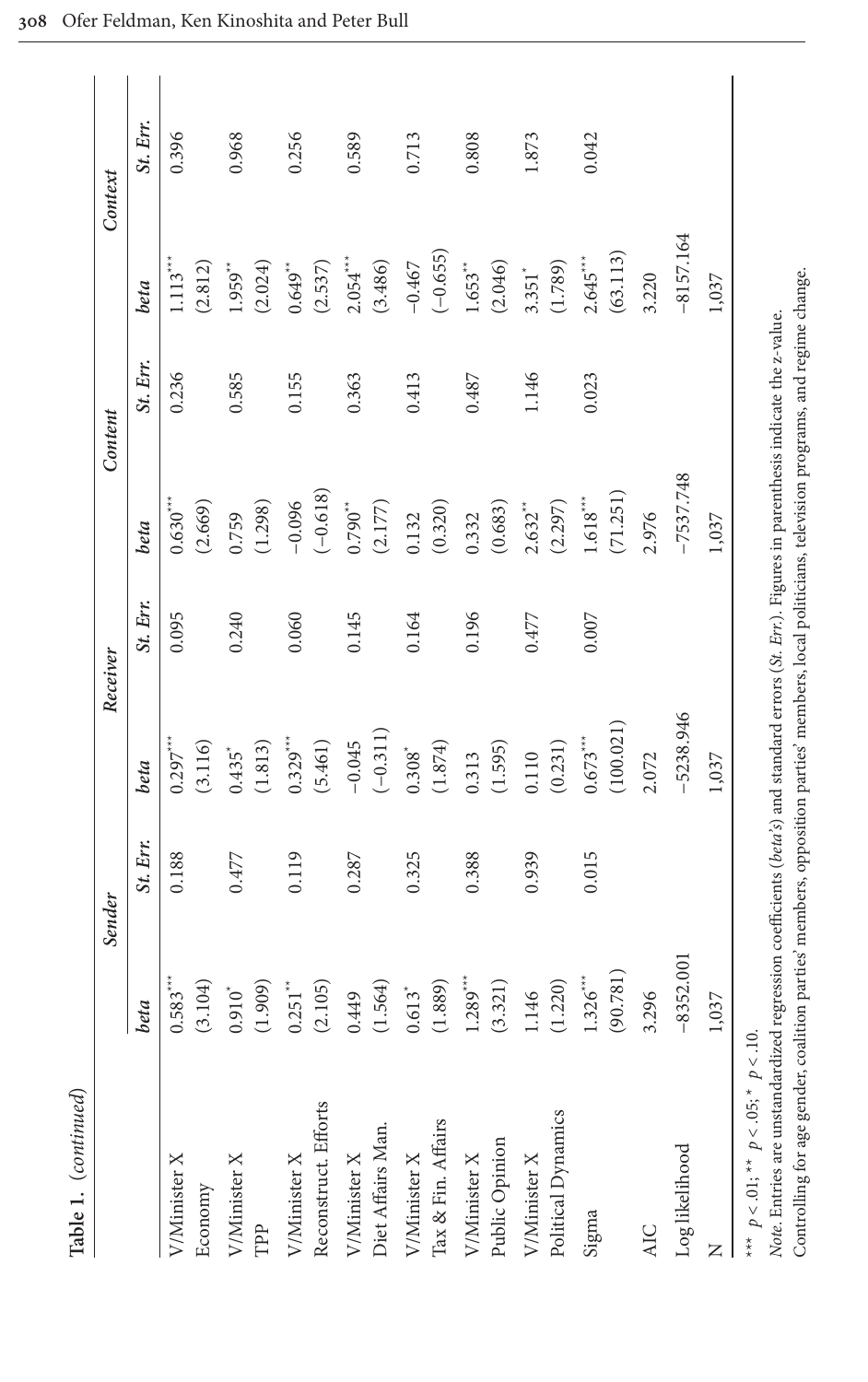### **4. Discussio[n](#page-26-2)**

In our previous study (Feldman et al. 2015), a high level of equivocation was found by politicians in comparison to nonpoliticians. In this study, the whole sample was further subdivided into six groups: prime ministers; ministers and vice ministers; ruling coalition parties' members; opposition parties' members; local level politicians; and nonpoliticians. [The results showed th](#page-26-0)at the first two groups (highechelon members of the administration – prime ministers, ministers and viceministers) tended to equivocate significantly more than both lower-ranking politicians and nonpoliticians along the four Bavelas et al. (1990) dimensions.

Further analysis was intended to identify the subject matter of the high-echelon politicians' equivocation. An important distinction was made between issue and non-issue questions. High-echelon politicians tended to equivocate primarily in regard to two issues: the economy and topics relating to energy and nuclear power. They also tended to equivocate when asked on issues concerning national security, foreign policy & diplomacy, TPP, reconstruction efforts, political dynamics, and Diet affairs managements. In contrast, they did not have trouble providing answers to non-issue questions, namely, their knowledge on political events, and their stances on significant others and the political process.

Issue questions, it is proposed, are much more likely than non-issue questions to create communicative conflicts, particularly for high-echelon politicians. This is also because non-issue questions were typically more open-end, hence arguably less likely to create communicative conflicts, thereby allowing the politicians the opportunity to construct a reply according to their convenience.

Overall, the results of this study suggest that certain kinds of speech content (in this case, political issues) lead to more equivocal responses from people in certain kinds of positions (in this case, high-echelon politicians in government). These findings have important implications for the theory of equivocation, both [methodologic](#page-26-0)ally and theoretically. Methodologically, this is the first study to include rating scales for the detailed analysis of the forms of speech content that lead to both equivocal and non-equivocal responses. Thus, in addition to the four Bavelas et al. (1990) rating scales, two additional questions were included to identify the primary focus of both the interviewer's enquiry and the interviewee's response. The results thereby obtained demonstrate the importance of speech content as a variable affecting equivocation, and suggest that these additional rating scales should be included in future research.

[Theoretically, these](#page-26-0) results are also of significance. The role of high-echelon politicians in government might be characterized as a situational factor which makes them more susceptible to equivocation. In the original version of equivocation theory (Bavelas et al. 1990), the importance of situational factors is explicitly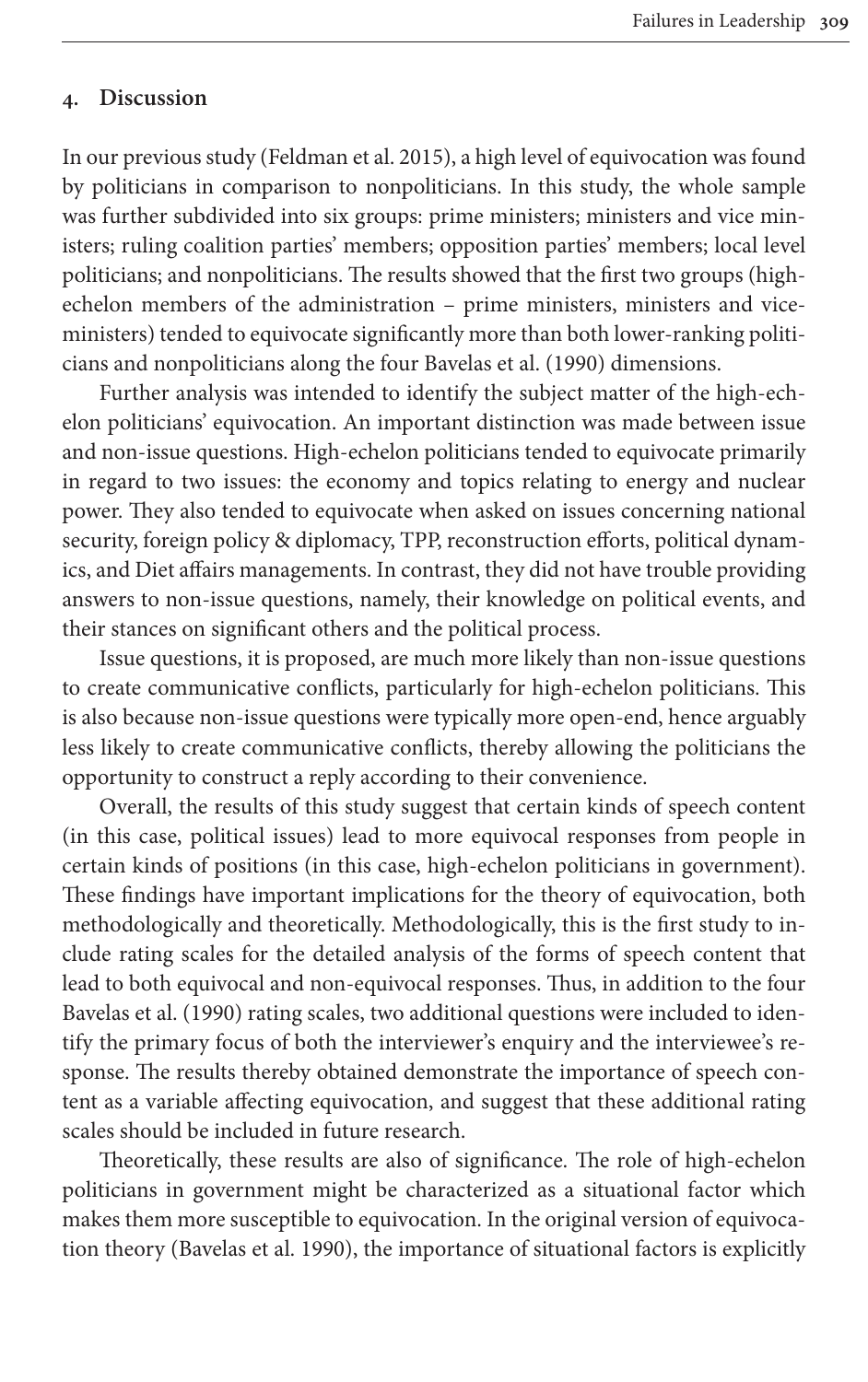acknowledged through the concept of the STCC. However, the STCC is only applied to the particular linguistic and social context of specific questions. In contrast, the results of this study suggest that a much broader and deeper account of the role of situational factors is required, particularly with regard to the influence of social roles and power differentials, in this case, the important role of political leaders in government.

Furthermore, it is not just the case that high-echelon politicians are more susceptible to equivocation per se, rather it is in relation to particular issues that they tend to be more equivocal. Hence, equivocation theory also needs to be revised to include the significant role of speech content, and how this interacts with situational factors. In short, a much more sophisticated and interactive version of equivocation theory is required.

The main limitation of this study is its lack of detailed analysis of question types in relation to equivocation. Questions can be usefully [distinguish](#page-26-9)ed into polar (yes-no), disjunctive, and wh-(interrogative word) questions. One important aspect of these distinctions is that they provide a means of analyzing how a communicative conflict is realized in the particular form of a question (Bull 2009). So, for example, in responding to a polar/yes-no question, there are three principal options: to answer in the affirmative, to answer in the negative, or to equivocate. In a detailed analysis of question structure, the problems posed by each of these principal forms of response would be considered in relation to the problems presented by a particular question topic (e.g., the economy, energy & nuclear power). This form of question analysis presents a fruitful line of enquiry for future research.

Notably, this study was conducted at a time of government change. Hence, it was possible to follow the attitudes of politicians from different political parties as they switched following the general election from opposition to ruling coalition, and vice versa. An important finding is related to this observation: Without regard to their political party, those who rule the country and dominate political power at any given time, communicate in a similar style. That is, in comparison to members of the opposition camp, members of the ruling parties at any time, reply less directly to interview questions, and talk less clearly. This finding is of importance, indicating that those who are in control of the country are more vulnerable to communicative conflicts, that is, they face tougher questions that will lead them to equivocate when replying to questions. This is in contrast to members of the opposition parties, who face less controversial questions and have less responsibility in the decision-making process and thus, relatively speaking, "can say what they wish." Thus, from this perspective, the position of interviewed-politicians in government may be understood to dictate their rhetorical style and content during televised interviews – hence the importance of analyzing speech content in relation to situational differences in susceptibility to equivocation.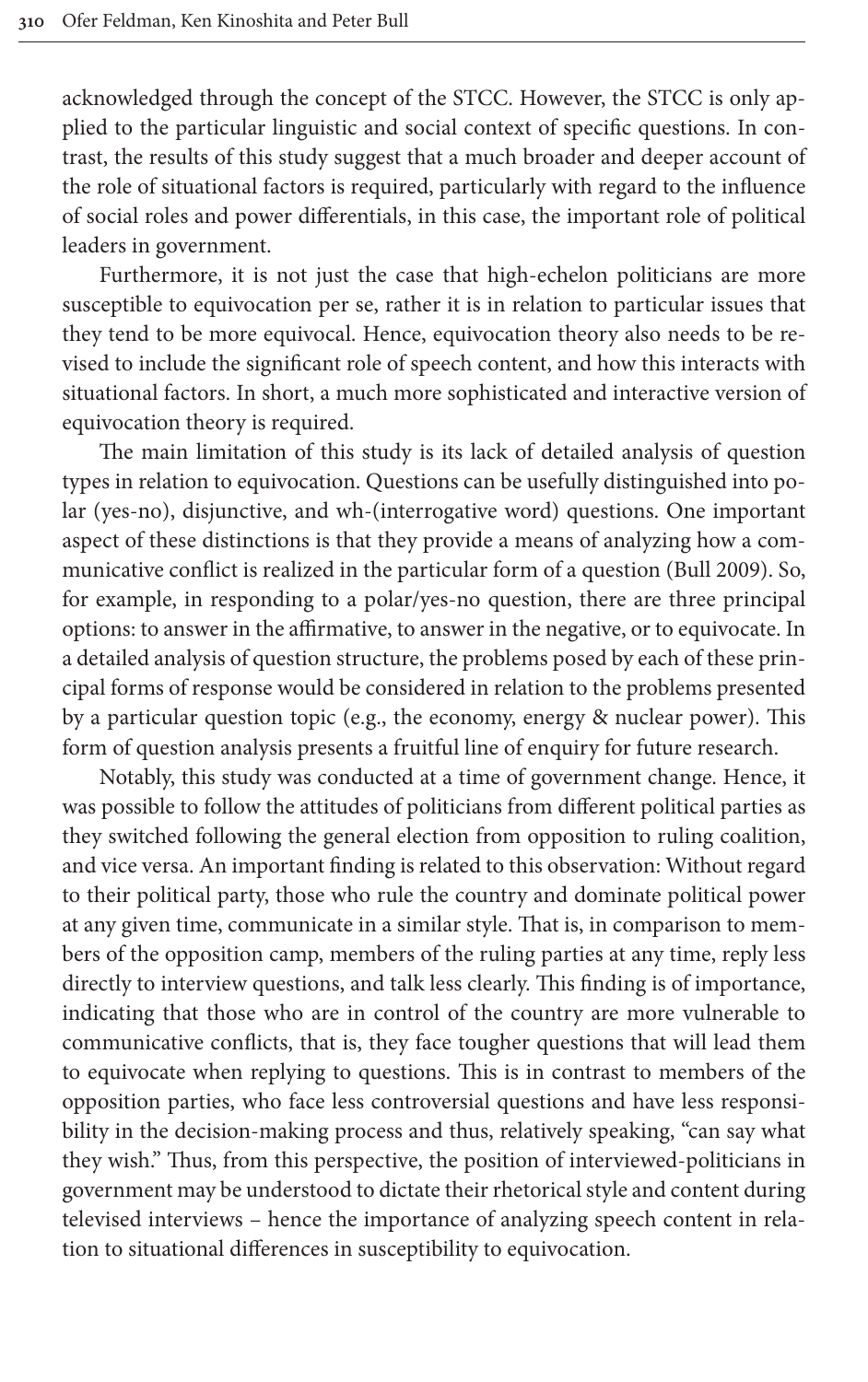### **Acknowledgements**

Financial support during this study came through a Grant-in-Aid for Scientific Research awarded to the first author by the *Japanese Ministry of Education, Culture, Sports, Science, and Technology* (2012–2015), and through a travel grant awarded to the third author from the *Great Britain Sasakawa Foundation* (May 2015). We are grateful to Imai Masae, Ōta Monami, Takeda Yuki, Sawada Kanae, Adachihara Yui, and Hatani Iri for transcribing the interviews, and to Ishimaru Atsushi and Misumi Naoki for assistance in coding the data. We would like also to thank two anonymous reviewers who offered feedback and critiques to improve the manuscript. The paper was finalized while the first author was a visiting professor at the School of Psychology, University of Queensland, Brisbane, Australia. He is grateful for the hospitality provided by Dr. Bernadette Watson during this visit.

# <span id="page-26-9"></span><span id="page-26-0"></span>**References**

- Bavelas, Janet Beavin, Alex Black, Nicole Chovil, and & Jennifer Mullett. 1990. *Equivocal Communication*. Newbury Park: Sage.
- <span id="page-26-6"></span>Bull, Peter. 2009. "Techniques of Political Interview Analysis." In *Discourse and Politics*, ed. by Álvarez-Benito, Glo[ria, Gabriela Fe](https://doi.org/10.2307/3791379)rnández-Díaz, and Isabel M. Íñigo-Mora, 215–228. Newcastle-upon-Tyne: Cambridge Scholars Publishing.
- <span id="page-26-7"></span><span id="page-26-3"></span>Bull, Peter and Kate Mayer. 1993. "How Not [to Answer Questions in Politi](https://doi.org/10.1177/001316446002000104)cal Interview." *Political Psychology* 4: 651–666. doi: 10.2307/3791379
- <span id="page-26-2"></span>Cohen, Jacob. 1960. "A Coefficient of Agreement for Nominal Scales." *Educational and Psychological Measurement* 20 (1): 37–46. doi: 10.1177/001316446002000104
- Feldman, Ofer. 2004. *Talking Politi[cs in Japan Today](https://doi.org/10.1177/0261927X14557567)*. Brighton, England: Sussex Academic Press.
- <span id="page-26-8"></span>Feldman, Ofer, Ken Kinoshita, and Peter Bull. 2015. "Culture or Communicative Conflict? The Analysis of Equivocation in Broadcast Japanese Political Interviews." *Journal of Language and Social Psychology* 34: 65–89. doi: 10.1177/0261927X14557567
- <span id="page-26-1"></span>Feldman, Ofer, Ken Kinoshita, and Peter Bull. 2016. "'Ducking and Diving': How Political Issues Affect Equivocation in Japanese Political Interviews." *[Japanese Journa](https://doi.org/10.1177/0957926514564736)l of Political Science* 17: 141–167
- <span id="page-26-5"></span>Hansson, Sten. 2015. "Discursive Strategies of Blame Avoidance in Government: A Framework for Analysis." *Discourse & Society* 26: 297–322. doi: 10.1177/0957926514564736
- <span id="page-26-4"></span>Heritage, John. 1985. "Analyzing News Interviews: Aspects of Talk for an Overhearing Audience." In *Handbook of Discourse [Analysis](https://doi.org/10.1075/pb.vii.4)*, ed. by van Dijk, Teun A., Vol. 3, 95–119. New York: Academic Press.
- Jucker, Andreas. 1986. *News Interviews: A Pragmalinguistic Analysis*. Amsterdam, The Netherlands: John Benjamins. doi: 10.1075/pb.vii.4